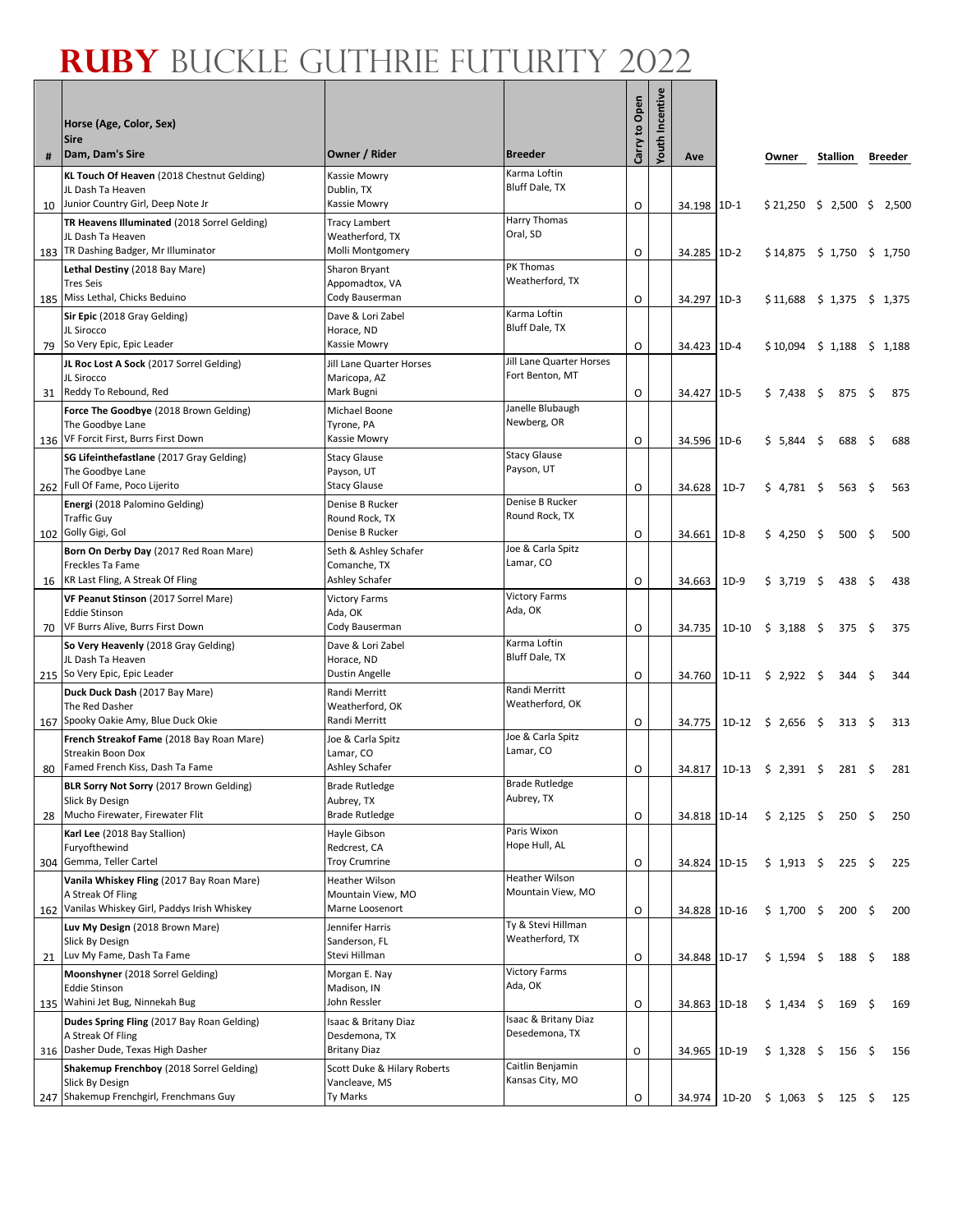| #  | Horse (Age, Color, Sex)<br><b>Sire</b><br>Dam, Dam's Sire                                            | Owner / Rider                                     | <b>Breeder</b>                         | Carry to Open | <b>/outh Incentive</b> | Ave    |
|----|------------------------------------------------------------------------------------------------------|---------------------------------------------------|----------------------------------------|---------------|------------------------|--------|
|    | Fast Flingin Dash (2017 Bay Roan Gelding)                                                            | Dr Steve Hurlbert                                 | Dr Steve Hurlbert                      |               |                        |        |
|    | A Streak Of Fling<br>222 Dash Ta Suz, Dash Ta Fame                                                   | Weatherford, TX                                   | Weatherford, TX                        |               |                        |        |
|    |                                                                                                      | Cheyenne Wimberly                                 | Keith Renfro                           | O             |                        | 34.994 |
|    | Fury Of Corona (2017 Sorrel Gelding)<br>Furyofthewind<br>169 Lil Southern Corona, Corona Leaving You | <b>Shane Davis</b><br>Quinlan. TX<br>Wendy Hoefer | Portland, TN                           | O             |                        | 35.031 |
|    | Designedby Starlight (2017 Sorrel Stallion)                                                          | Paulino Lopez                                     | Frank Millstia                         |               |                        |        |
|    | Slick By Design                                                                                      | Brenham, TX                                       | Bellville, TX                          |               |                        |        |
|    | 218 Joyce Katz, Grays Stralight                                                                      | Josianne St-Cyr                                   | Frank Moore Jr                         | O             |                        | 35.076 |
|    | Fame From Ransom (2018 Sorrel Gelding)<br>Carrizzo                                                   | <b>Stock Ranch LLC</b><br>Bozeman, MT             | Greenville, SC                         |               |                        |        |
| 34 | Gracies Little Jewel, Straekin Jewel                                                                 | Sabra O'Quinn                                     |                                        | O             |                        | 35.084 |
|    | Dashers French Guy (2017 Palomino Gelding)                                                           | Robert & Becky Kerr                               | Robert & Becky Kerr                    |               |                        |        |
|    | The Red Dasher                                                                                       | Carnegie, OK                                      | Carnegie, OK                           |               |                        |        |
|    | 245 Assuredly French, Frenchmans Guy                                                                 | Kim Squires                                       |                                        | O             |                        | 35.098 |
|    | Streakers Cartel (2018 Bay Roan Mare)<br>A Streak Of Fling                                           | Fred Lenertz<br>St. Paul, MN                      | Lisa Fulton<br>Valentine, NE           |               |                        |        |
|    | 315 Queen Fa Tima, Dash Ta Fame                                                                      | Nicole Ratkowski                                  |                                        | O             |                        | 35.141 |
|    | Blingolena (2018 Sorrel Gelding)                                                                     | Erica Patterson                                   | <b>Busby Quarterhose LLC</b>           |               |                        |        |
|    | Blazin Jetolena                                                                                      | Wiliamson, GA                                     | Millsap, TX                            |               |                        |        |
|    | 200 Dash Of Bling, Dash Ta Fame                                                                      | <b>Brett Monroe</b>                               |                                        | O             |                        | 35.145 |
|    | Sweet Kandy Kiss (2017 Chestnut Mare)                                                                | Karen Aaron                                       | <b>Teresa Melvin</b><br>Hermosa, SD    |               |                        |        |
|    | The Kandyman<br>228 Frenchmans Azalea, Frenchmans Guy                                                | Canton. GA<br>Hallie Hanssen                      |                                        | O             |                        | 35.149 |
|    | Pay The Dark Horse (2017 Brown Gelding)                                                              | Thomas & Lainee Sampson                           | Thomas & Lainee Sampson                |               |                        |        |
|    | Irish Pay                                                                                            | Interior, SD                                      | Interior, SD                           |               |                        |        |
|    | 275   Maiden Famously High, Dash Ta Fame                                                             | Lainee Sampson                                    |                                        | O             |                        | 35.162 |
|    | RDC Seisshotsoffame* (2017 Bay Stallion)                                                             | <b>Curtis Collier</b>                             | <b>Erin Goings</b><br>Kaplan, LA       |               |                        |        |
|    | <b>Tres Seis</b><br>179 Fames Magic, Dash Ta Fame                                                    | Hempstead, TX<br>Kelsey Treharne                  |                                        | O             |                        | 35.218 |
|    | HP Famous Fiesta (2018 Sorrel Gelding)                                                               | Ron Ralls                                         | Jason Martin & Charlie                 |               |                        |        |
|    | HP Dash Ta Fiesta                                                                                    | Gainesville, TX                                   | Cole                                   |               |                        |        |
|    | 156 Rods Last Ladybug, Sharp Rodney                                                                  | Ryann Pedone                                      | Pilot Point, TX                        | O             |                        | 35.255 |
|    | Jaynee (2017 Bay Mare)                                                                               | Lee Pedone & Andrea Cline                         | Dena Raven<br>Payson, UT               |               |                        |        |
|    | The Goodbye Lane<br>211 Misty Night Moves, Counter Move                                              | Springtown, TX<br>Andrea Cline                    |                                        | O             |                        | 35.259 |
|    | HP Feel The Fame (2018 Sorrel Mare)                                                                  | Ryann Pedone                                      | Jason Martin & Charlie                 |               |                        |        |
|    | Feel The Sting                                                                                       | Sunset, TX                                        | Cole                                   |               |                        |        |
| 41 | Rods Last Ladybug, Sharp Rodney                                                                      | Ryann Pedone                                      | Pilot Point, TX                        | O             |                        | 35.275 |
|    | Lucklustandpixiedust (2017 Palomino Mare)<br>Dashin Dynamo                                           | Cristina Thompson                                 | Nichole R Floyd<br>Anderson, TX        |               |                        |        |
| 3  | Crownroyalgoldlabel, Crown Royal Frenchman                                                           | Heath, OH<br>DaCota Monk                          |                                        | O             |                        | 35.282 |
|    | Heretorocknstreak (2017 Blue Roan Mare)                                                              | <b>Charles Bates</b>                              | <b>Charles Bates</b>                   |               |                        |        |
|    | A Streak Of Fling                                                                                    | Loomis, CA                                        | Loomis, CA                             |               |                        |        |
|    | 307 MP Credit The Rock, MP Rock The Creek                                                            | Mckinlee Kellett                                  |                                        | O             |                        | 35.296 |
|    | The Goodbye Road (2017 Gray Mare)<br>The Goodbye Lane                                                | Bobbie Jo Miller<br>Menoken, ND                   | Witt Hill<br>Spanish Fork, UT          |               |                        |        |
|    | 131 Road To Rubies, Society Road                                                                     | Sara Cheeney                                      |                                        | O             |                        | 35.300 |
|    | Lady Tres Alive (2017 Chestnut Mare)                                                                 | Chelsea Makloski-Cohorn                           | Chelsea Makloski-Cohorn                |               |                        |        |
|    | <b>Tres Fortunes</b>                                                                                 | Whitesboro. TX                                    | Whitesboro, TX                         |               |                        |        |
|    | 176 Tamarac Tillie, Sir Austin Duncan                                                                | Janelle Paul                                      |                                        | O             |                        | 35.399 |
|    | Pressure Chex (2017 Sorrel Gelding)<br>No Pressure On Me                                             | C.D. Giacobone                                    | Jack E Reeves<br>Weatherford, TX       |               |                        |        |
| 91 | Jackie Four, Pepper Jack Fritz                                                                       | Beach Island, SC<br>David Stockton                |                                        | O             |                        | 35.457 |
|    | Little Red Rosie (2017 Red Roan Mare)                                                                | Kay Cochran                                       | Tim Parker & Doog Brown                |               |                        |        |
|    | French Streaktovegas                                                                                 | Lipan, TX                                         | Paso Robles, CA                        |               |                        |        |
|    | 230 Legally Roan, Rene Dan Jet                                                                       | Kay Cochran                                       |                                        | O             |                        | 35.461 |
|    | Steel Famous (2018 Black Gelding)                                                                    | Courtney Hallam                                   | Brittany Pozzi Tonozzi<br>Lampasas, TX |               |                        |        |
|    | Carrizzo<br>109 Steele Magnolias, Magnolia Bar Jet                                                   | Lampasas, TX<br>Courtney Hallam                   |                                        | O             |                        | 35.482 |
|    |                                                                                                      |                                                   |                                        |               |                        |        |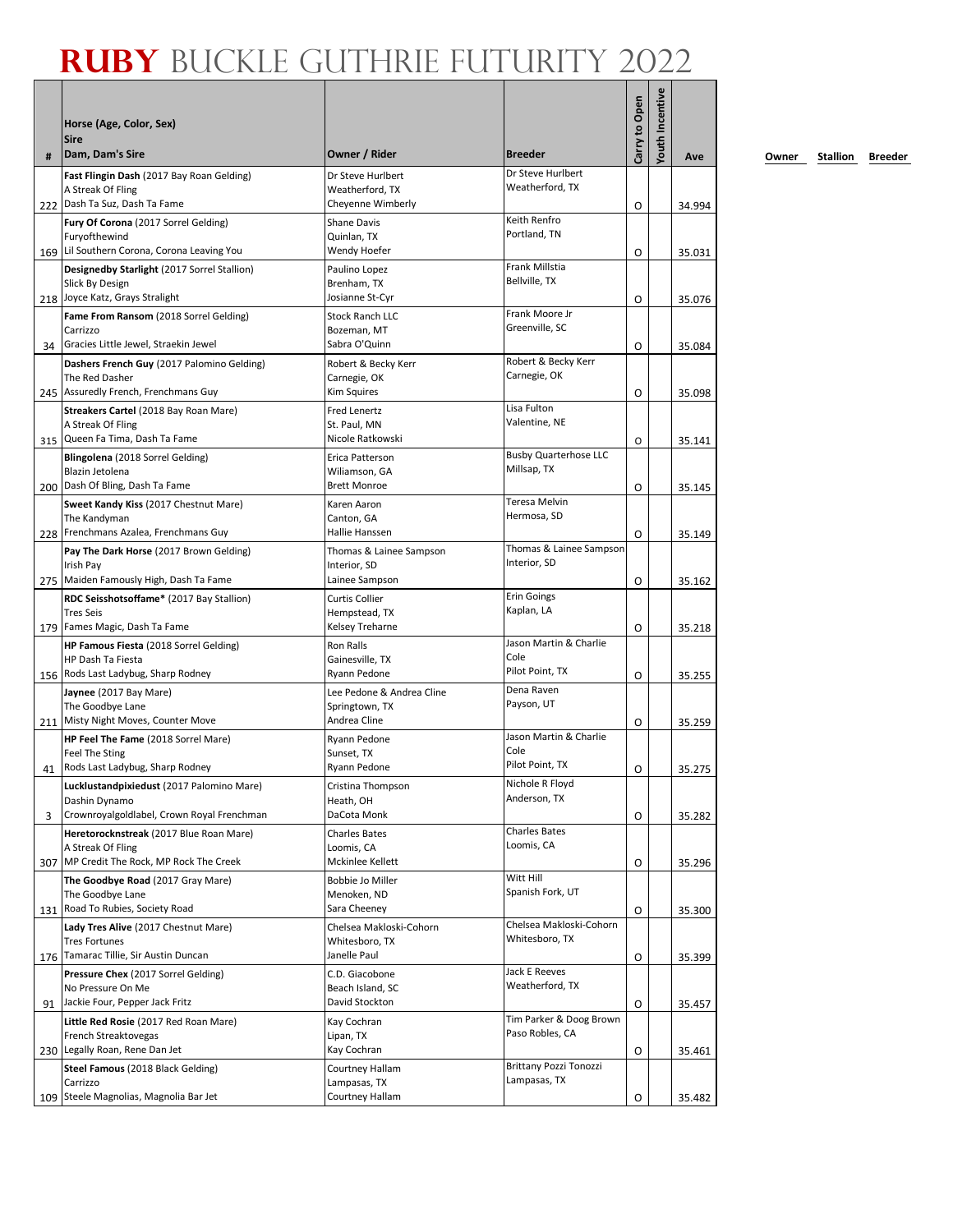| #   | Horse (Age, Color, Sex)<br><b>Sire</b><br>Dam, Dam's Sire                                                                                       | Owner / Rider                                                        | <b>Breeder</b>                               | Carry to Open | <b>routh Incentive</b> | Ave              |
|-----|-------------------------------------------------------------------------------------------------------------------------------------------------|----------------------------------------------------------------------|----------------------------------------------|---------------|------------------------|------------------|
|     | DLC Sweet Lil Design (2018 Black Mare)                                                                                                          | Driver Land & Cattle Co LLC                                          | Driver Land & Cattle Co                      |               |                        |                  |
|     | Slick By Design<br>126 Chance At Fame, Dash Ta Fame                                                                                             | Garden City, TX<br>Hallie Hanssen                                    | LLC<br>Garden City, TX                       | O             |                        | 35.488           |
|     | TC Same As Fame (2018 Bay Mare)<br>JL Sirocco<br>300 IL Volo, Power Storm                                                                       | Joel & Kello Jo Hillmann<br>Cokato, MN<br>Heidi Gunderson            | <b>Tiffany Cooper</b><br>Marshfield, MO      | O             |                        | 35.501           |
|     | Trik Or Treat (2017 Bay Mare)<br>The Kandyman<br>285 Frenchies Cash Cutie, Frenchmans Guy                                                       | Lee & Hallie Hanssen<br>Hermosa, SD<br>Hallie Hanssen                | Lee & Hallie Hanssen<br>Hermosa, SD          | O             |                        | 35.516           |
|     | Jessafamoustraficguy (2017 Bay Mare)<br><b>Traffic Guy</b><br>227 Jess Gonna Be Famous, Dash Ta Fame                                            | Kellie Collier<br>Hereford, TX<br>Kellie Collier                     | Amy Williams<br>Sandia, TX                   | O             |                        | 35.519           |
|     | Magnolias On Fire (2017 Sorrel Mare)<br>Be A Magnolia Runner<br>127 Firewater Fetish, Firewater Flit                                            | Laura Maddie<br>Polk City, FL<br>Nicole Monroe                       | Brittany Pozzi Tonozzi<br>Lampasas, TX       | O             |                        | 35.526           |
|     | Smooth Money Raider (2017 Buckskin Mare)<br>A Smooth Guy                                                                                        | Roger & Margaret Jones<br>Farson, WY                                 | Roger & Margaret Jones<br>Farson, WY         |               |                        |                  |
| 23  | 260 Rare Red Raider, On The Money Red<br>French Dynamite Stik (2017 Sorrel Gelding)<br>Ima Special Kindaguy<br>Carol Can Rock, Boonsmal Colonel | Margaret Jones<br>Nick & Lora Nichols<br>Boulder, WY<br>Lora Nichols | Mike Major<br>Bowie, TX                      | O<br>O        |                        | 35.528<br>35.547 |
| 29  | War Baby (2017 Bay Mare)<br>Blazin Jetolena<br>Spin Me Rite Round, Royal Shake Em                                                               | Jaime Hinton<br>Wittman, AZ<br>Jaime Hinton                          | Kailey Dement<br>Oak Grove, LA               | O             |                        | 35.574           |
|     | Knailed It (2017 Gray Mare)<br>Repete Offender<br>160 Classic Royal Star, A Classic Dash                                                        | Kaylyn Smith<br>Millsap, TX<br>Kaylyn Smith                          | Kaylyn Smith<br>Millsap, TX                  | O             |                        | 35.574           |
| 7   | Coronas N Cards (2017 Brown Gelding)<br>Corona Cartel<br>Docs Card, Seperatist                                                                  | Setting Sun Ranch<br>Nephi, UT<br>Hailey Humphrey                    | Darling Farms/Jaime H<br>Gomez<br>Lamont, OK | O             |                        | 35.588           |
|     | MJ Pearl Lane (2017 Chestnut Mare)<br>The Goodbye Lane<br>241 Jessie James Agent, Jesse James Jr                                                | Mark & Linda Jarvis<br>Spanish Fork, UT<br>Marcie Wilson             | Mark & Linda Jarvis<br>Spanish Fork, UT      | O             |                        | 35.590           |
|     | Seayainlajollaeddie (2017 Sorrel Gelding)<br><b>Eddie Stinson</b><br>208 LoveFirstLaJolla, Streakin La Jolla                                    | Schelli Creacy<br>Stephenville, TX<br>Schelli Creacy                 | <b>Steve Hurlbert</b><br>Weatherford, TX     |               |                        | 35.592           |
| 36  | Famous Epic Hayday (2018 Sorrel Gelding)<br>Epic Leader<br>Fame N Dinero, PC Frenchmans Hayday                                                  | Scamper Cole<br>Granbury, TX<br>Scamper Cole                         | Dusta Lee Kimzey<br>Strong City, OK          | O             |                        | 35.608           |
| 20  | Highway Ta Heaven (2018 Bay Gelding)<br>JL Dash Ta Heaven<br>This Lady Famous, Plenty Ta Fame                                                   | Joseph Sistare<br>Lancaster, SC<br>Joseph Sistare                    | Jud Little<br>Ardmore, OK                    | O             |                        | 35.626           |
|     | Ima Movida (2017 Sorrel Mare)<br>JL Dash Ta Heaven<br>214 Guys Movida Jet, Frenchmans Guy                                                       | Jody & Tracy Henderson<br>Alvarado, TX<br>Ryann Pedone               | <b>Justin Briggs</b><br>Chilton, TX          | O             |                        | 35.634           |
|     | So Blazin Slick (2018 Sorrel Gelding)<br>Slick By Design<br>124 Blazin Rockstar, Blazin Jetolena                                                | Larry & Denice Bledsoe<br>Homer, NE<br><b>Tyler Crosby</b>           | Rachelle Smith Mose<br>Bend, OR              | O             |                        | 35.656           |
|     | Sheza Blonde Secret (2017 Dun Mare)<br>Hez Our Secret<br>306 Dudeshollywoodblonde, Hollywood Heat                                               | <b>Marcus McCrary</b><br>Fort Worth, TX<br>Maylee McCrary            | Shawn McConnell<br>Hereford, TX              | O             | Υ                      | 35.664           |
| 88  | Nita Repete (2018 Sorrel Gelding)<br>Repete Offender<br>Peppy San O Nita, EG Olie Nita                                                          | <b>Holly Stormont</b><br>Collinsville, TX<br><b>Holly Stormont</b>   | <b>Holly Stormont</b><br>Collinsville, TX    | O             |                        | 35.674           |
|     | JJ Blazzin Carrizzo (2018 Sorrel Gelding)<br>Carrizzo<br>271 JJ Etched N Stone, Sticks An Stones                                                | Dorminy Plantation<br>Fitzgerald, GA<br>Chelsea Bartlett             | Jerry Tatham<br>Pendleton, SC                |               |                        |                  |
|     | Coats Dashen Cartel (2018 Black Gelding)<br><b>Five Bar Cartel</b><br>Dashin Firewater Te, Fierwater Flit                                       | Larry Coats<br>San Angelo, TX<br>Kay Blandford                       | Larry Coats<br>San Angelo, TX                | O             |                        | 35.676           |
| 254 |                                                                                                                                                 |                                                                      |                                              | O             |                        | 35.683           |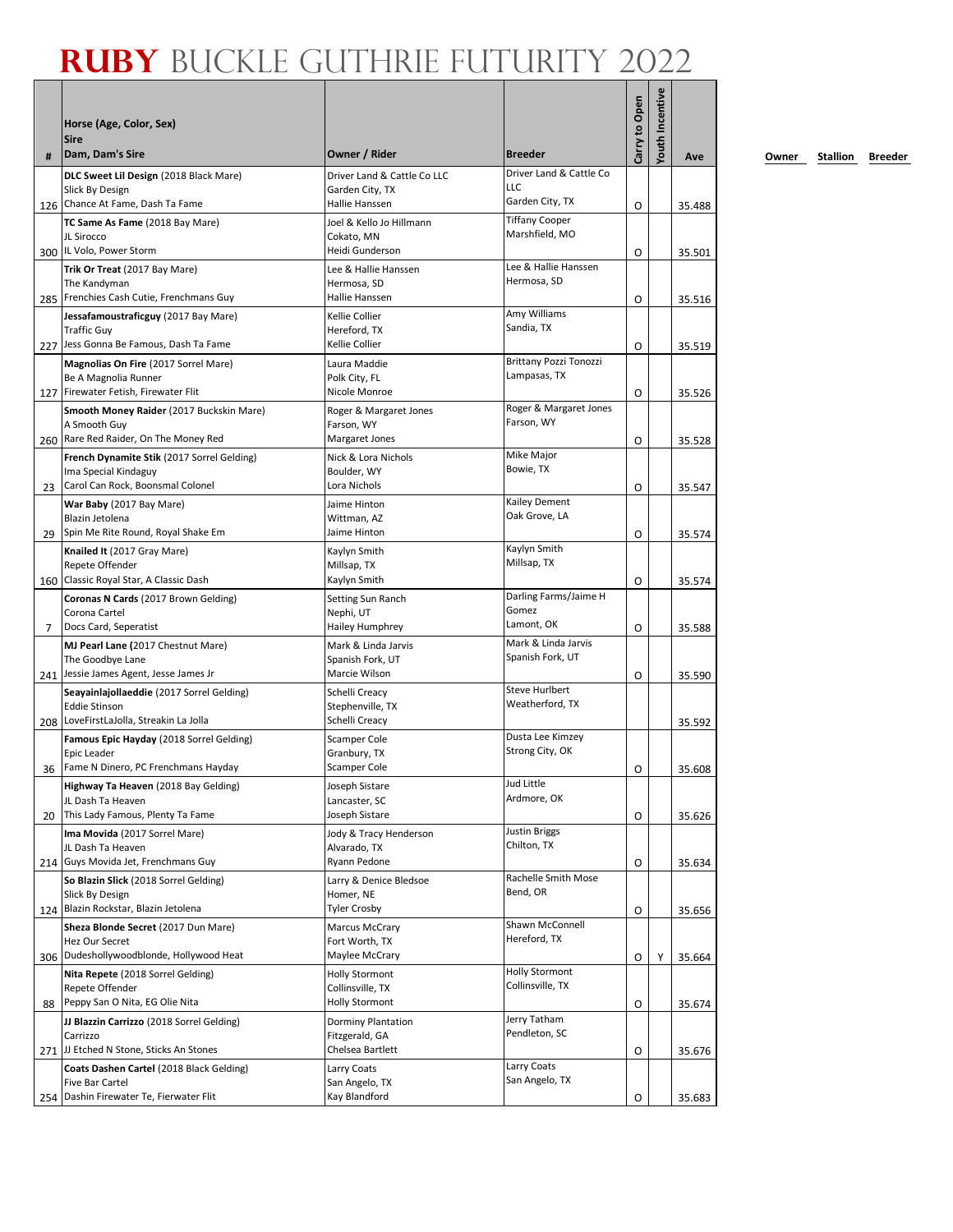|     | Horse (Age, Color, Sex)                                      |                                      |                                         | Carry to Open | <b>Youth Incentive</b> |              |             |  |                               |      |         |
|-----|--------------------------------------------------------------|--------------------------------------|-----------------------------------------|---------------|------------------------|--------------|-------------|--|-------------------------------|------|---------|
|     | <b>Sire</b>                                                  |                                      |                                         |               |                        |              |             |  |                               |      |         |
| #   | Dam, Dam's Sire                                              | Owner / Rider                        | <b>Breeder</b>                          |               |                        | Ave          | Owner       |  | Stallion                      |      | Breeder |
|     | MJ Swift Lane (2017 Chestnut Mare)                           | Mark & Linda Jarvis                  | Mark & Linda Jarvis<br>Spanish Fork, UT |               |                        |              |             |  |                               |      |         |
| 299 | The Goodbye Lane<br>Nitas Fame, Dash Ta Fame                 | Spanish Fork, UT<br>Marcie Wilson    |                                         | O             |                        | 35.686       |             |  |                               |      |         |
|     | M R Im On Fire Guys (2017 Bay Roan Mare)                     | M R Performance Horses               | <b>Stacey Dunn</b>                      |               |                        |              |             |  |                               |      |         |
|     | French Streaktovegas                                         | Bellville, TX                        | San Tan Valley, AZ                      |               |                        |              |             |  |                               |      |         |
|     | 151 N Fuego, Walk Thru Fire                                  | Jodee Miller                         |                                         | O             |                        | 35.689       |             |  |                               |      |         |
|     | Maybe Im Famous (2017 Palomino Gelding)                      | Megan Hespen                         | Megan Hespen                            |               |                        |              |             |  |                               |      |         |
|     | Aint Seen Nothin Yet                                         | Gillette, WY                         | Gillette, WY                            |               |                        |              |             |  |                               |      |         |
| 280 | Kicker Koko Dell, Goal Kicker                                | Megan Hespen                         |                                         | O             |                        | 35.695       |             |  |                               |      |         |
|     | Bran Nu Dae (2018 Bay Mare)                                  | Alona James                          | Alona James<br>Ada, OK                  |               |                        |              |             |  |                               |      |         |
|     | Freighttrain B<br>210 Thedashingattitude, Streak and Dash    | Ada, OK<br>Alona James               |                                         |               |                        |              |             |  |                               |      |         |
|     |                                                              |                                      | Traci & Kevin Macdonald                 | 0             |                        | 35.696       |             |  |                               |      |         |
|     | Six Moon Pete (2018 Sorrel Gelding)<br>Repete Offender       | Louis Paradis<br>Thetford Mines, QC  | Erskine, AB                             |               |                        |              |             |  |                               |      |         |
| 57  | Sierras Six Moon, Marthas Six Moons                          | Louis Paradis                        |                                         | O             |                        | 35.700 2D-1  |             |  | $$11,475 \t$ 1,350 \t$ 1,350$ |      |         |
|     | <b>KC Aint She Smashin</b> (2017 Sorrel Mare)                | Kris Copenhaver                      | Kris Copenhaver                         |               |                        |              |             |  |                               |      |         |
|     | Aint Seen Nothin Yet                                         | St James, MO                         | St James, MO                            |               |                        |              |             |  |                               |      |         |
| 164 | Smashin For Cash, Moore Easily Smashed                       | Kayla Copenhaver                     |                                         | 0             |                        | 35.704 2D-2  | \$7,650\$   |  | $900 \div$                    |      | 900     |
|     | Royal Traffic Train (2018 Bay Gelding)                       | Rylie Edens                          | Troy & Jamie Ashford<br>Lott, TX        |               |                        |              |             |  |                               |      |         |
|     | <b>Traffic Guy</b><br>Dashing Performance, Royal Quick Dash  | Hillsboro, TX<br>Janna Brown         |                                         |               |                        |              |             |  |                               |      |         |
| 74  |                                                              |                                      | <b>Busby Quarterhose LLC</b>            | 0             |                        | 35.729 2D-3  | $$4,973$ \$ |  | 585                           | - \$ | 585     |
|     | Foling Around (2017 Sorrel Gelding)<br>Blazin Jetolena       | Anna Pollard<br>Weatherford, TX      | Millsap, TX                             |               |                        |              |             |  |                               |      |         |
|     | 237 Fols Dream Of Cash, Takin On Thecash                     | Anna Pollard                         |                                         | 0             |                        | 35.732 2D-4  | $$3,825$ \$ |  | 450 \$                        |      | 450     |
|     | <b>NNN Firewater (2018 Sorrel Gelding)</b>                   | Kaitlin Menzel                       | Cherri P Sims                           |               |                        |              |             |  |                               |      |         |
|     | <b>NNN Firewater Alive</b>                                   | Sun Prairie, WI                      | Hiram, GA                               |               |                        |              |             |  |                               |      |         |
|     | 270 CC Que Cat, Stormy CC                                    | Ryann Pedone                         |                                         | O             |                        | 35.735 2D-5  | \$2,678     |  | $315 \quad S$                 |      | 315     |
|     | Ms Smoothie (2017 Sorrel Mare)                               | Drue & Kelsey Knight                 | Drue & Kelsey Knight<br>Willow, OK      |               |                        |              |             |  |                               |      |         |
| 11  | A Smooth Guy<br>Less Cash More Dash, Cash Not Credit         | Willow, OK<br>Kelsey Knight          |                                         | O             |                        | 35.738 2D-6  | $$2,295$ \$ |  | $270 \div$                    |      | 270     |
|     | Frenchmans Wowzer (2018 Sorrel Stallion)                     | Russell Welch                        | John P & Elizabeth                      |               |                        |              |             |  |                               |      |         |
|     | <b>Bigtime Favorite</b>                                      | Gladewater, TX                       | Hollman                                 |               |                        |              |             |  |                               |      |         |
|     | 213 See You In Vegas, Frenchmans Guy                         | Christi Durfey                       | Hot Springs, SD                         | O             |                        | 35.739 2D-7  | $$1,913$ \$ |  | $225 \quad 5$                 |      | 225     |
|     | Firewaters Fortune (2018 Chestnut Gelding)                   | Mike Stephens                        | Jo & Latricia Duke                      |               |                        |              |             |  |                               |      |         |
|     | <b>Tres Fortunes</b>                                         | Covington, LA                        | Three Rivers, TX                        |               |                        |              |             |  |                               |      |         |
| 48  | Happy To Run Em, Fireaterontherocks                          | Chris Martin                         |                                         | O             |                        | 35.749 2D-8  | $$1,530$ \$ |  | 180 \$                        |      | 180     |
|     | Heavenly Traffic (2018 Palomino Mare)<br><b>Traffic Guy</b>  | Kyle & Deda Potter<br>Moody, TX      | Kyle & Deda Potter<br>Moody, TX         |               |                        |              |             |  |                               |      |         |
| 35  | Itty Bitta Heaven, JL Dash Ta Heaven                         | Nicole Laurence                      |                                         | 0             |                        | 35.753 2D-9  | \$1,148     |  | 135 \$                        |      | 135     |
|     | Guys Play Gun (2018 Buckskin Gelding)                        | Samantha Matthews                    | Samantha Matthews                       |               |                        |              |             |  |                               |      |         |
|     | <b>Traffic Guy</b>                                           | Wynne, AR                            | Wynne, AR                               |               |                        |              |             |  |                               |      |         |
|     | 141 Runaway Play Gun, Sir Runaway Dash                       | Janna Brown                          |                                         | O             |                        | 35.754 2D-10 | $$765$ \$   |  | 90 <sup>5</sup>               |      | 90      |
|     | VR Eddies On Fire (2018 Palomino Mare)                       | Cody & Luann Johnson                 | Brett & Nichole Mulligan                |               |                        |              |             |  |                               |      |         |
|     | <b>Eddie Stinson</b><br>VF Packin A Six Fire, Bullys On Fire | Dublin, TX<br><b>Whitney Godinez</b> | Culdesac, ID                            |               |                        |              |             |  |                               |      |         |
| 58  | MJR Pressures Abby (2018 Sorrel Mare)                        |                                      | Jack E Reeves                           | O             |                        | 35.756       |             |  |                               |      |         |
|     | No Pressure On Me                                            | <b>Brett Monroe</b><br>Gay, GA       | Weatherford, TX                         |               |                        |              |             |  |                               |      |         |
|     | 258 Jackie Four, Pepper Jack Fritz                           | <b>Brett Monroe</b>                  |                                         | O             |                        | 35.773       |             |  |                               |      |         |
|     | Lets Rock and Roll (2017 Sorrel Mare)                        | Kim Kerr Squires                     | Jud Little                              |               |                        |              |             |  |                               |      |         |
|     | JL Dash Ta Heaven                                            | Carnegie, OK                         | Ardmore, OK                             |               |                        |              |             |  |                               |      |         |
|     | 182 Rockin The Cash, Bugemforcash                            | Kim Squires                          |                                         | O             |                        | 35.779       |             |  |                               |      |         |
|     | This Guy JoMama (2018 Palomino Gelding)                      | Clint Vanvolkenburgh                 | Clint Vanvolkenburgh<br>Aurora, IN      |               |                        |              |             |  |                               |      |         |
|     | <b>Traffic Guy</b><br>294 Famous Jo, Famous Jr               | Aurora, IN<br>Clint Vanvolkenburgh   |                                         | O             |                        | 35.801       |             |  |                               |      |         |
|     | Tres Borrachos (2018 Bay Stallion)                           | Kylan Campbell                       | Jeff & Eva Marie Hepper                 |               |                        |              |             |  |                               |      |         |
|     | <b>Tres Seis</b>                                             | Harrison, AR                         | Keene, ND                               |               |                        |              |             |  |                               |      |         |
| 244 | This Perks Can Dance, Dash For Perks                         | Cody Bauserman                       |                                         | O             |                        | 35.810       |             |  |                               |      |         |
|     | Slick Swingin (2017 Sorrel Gelding)                          | Ashley Harvey                        | Pete Oen                                |               |                        |              |             |  |                               |      |         |
|     | Slick By Design                                              | Decatur, TX                          | Maysville, OK                           |               |                        |              |             |  |                               |      |         |
|     | 174 Hip Swingin Gypsy, Fireaterontherocks                    | Benjamin Beall                       |                                         | O             |                        | 35.824       |             |  |                               |      |         |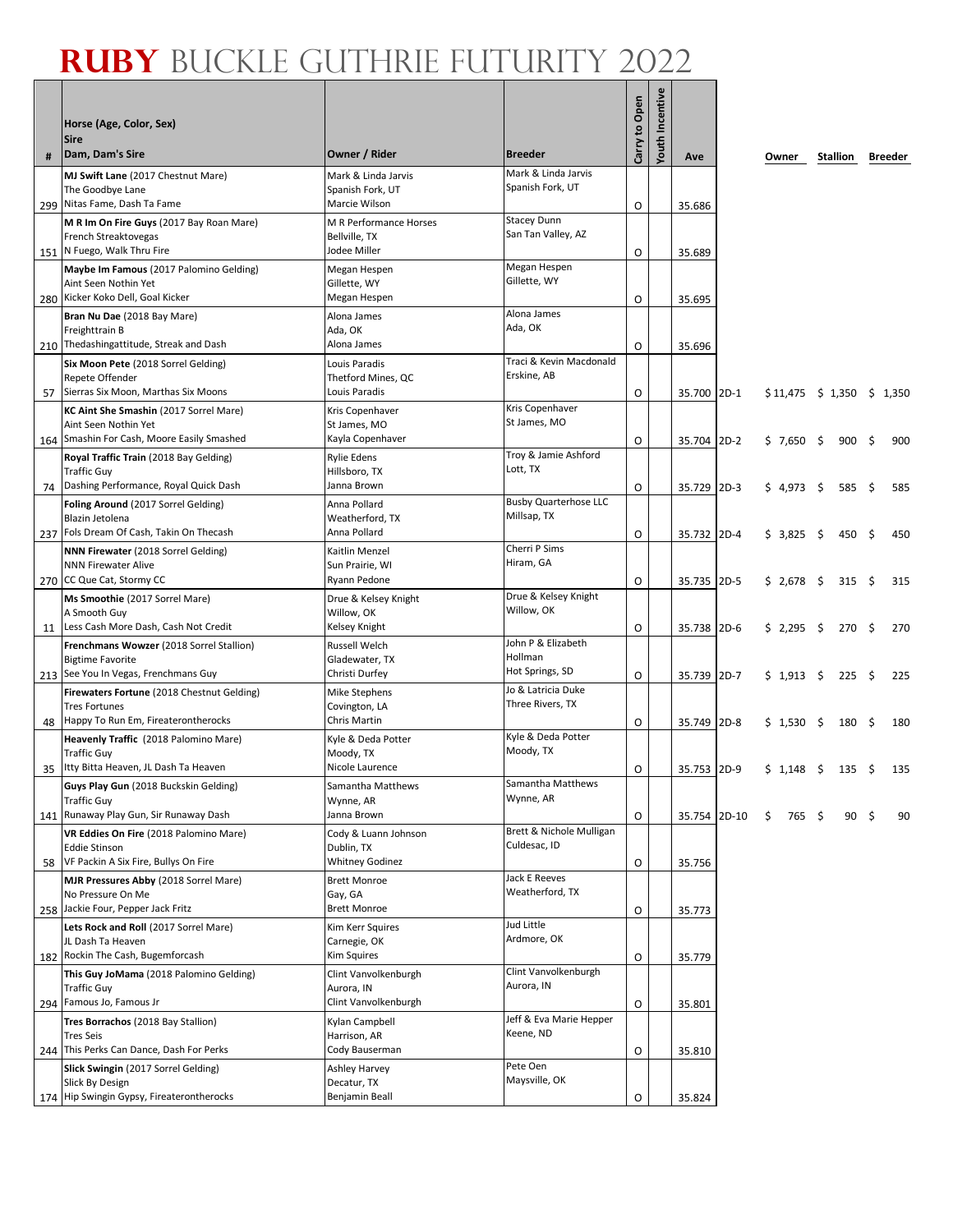| #   | Horse (Age, Color, Sex)<br><b>Sire</b><br>Dam, Dam's Sire                                        | Owner / Rider                                                | <b>Breeder</b>                       | Carry to Open | <b>routh Incentive</b> | Ave    |
|-----|--------------------------------------------------------------------------------------------------|--------------------------------------------------------------|--------------------------------------|---------------|------------------------|--------|
|     | ArtsRosyStreakNVegas (2018 Red Roan Mare)                                                        | Cindy & Arthur Todd                                          | Cindy & Arthur Todd                  |               |                        |        |
| 19  | French Streaktovegas<br>Sign In First, First Wrangler                                            | Marshall, TX<br>Micah Sebranke                               | Marshall, TX                         | O             |                        | 35.844 |
|     | Playin For The W (2017 Sorrel Mare)<br>Rockin W                                                  | Jamey Voge<br>Witts Point, TX                                | Jamey Voge<br>Wills Point, TX        |               |                        |        |
|     | 191 Play Ready, Play Red                                                                         | DaCota Monk                                                  |                                      | O             |                        | 35.888 |
|     | A Blazin Dude (2017 Black Stallion)<br>Blazin Jetolena<br>290 Dasher Dude, Texas High Dasher     | Isaac & Britany Diaz<br>Desdemona, TX<br><b>Britany Diaz</b> | <b>Britany Diaz</b><br>Desdemona, TX | O             |                        | 35.893 |
|     | Flash Ta Heaven (2017 Sorrel Gelding)<br>Hooked On Run                                           | Shelby Oglesby<br>Vernon, TX                                 | James Bramlett<br>Springer, OK       |               |                        |        |
|     | 283 Ease Into Heaven, JL Dash Ta Heaven                                                          | Shelby Oglesby                                               |                                      | O             |                        | 35.897 |
| 62  | JK Rozieanna (2018 Gray Mare)<br>Carrizzo<br>JK Reckless Rose, Docs Gettin Reckless              | Larry & Denice Bledsoe<br>Homer, NE<br><b>Tyler Crosby</b>   | Johnny Kight<br>Hazlehurst, GA       | O             |                        |        |
|     | My Soxx Rock (2018 Sorrel Gelding)                                                               | Shae Lynn Franklin                                           | Amanda Kay                           |               |                        | 35.925 |
| 44  | <b>BHR Frenchies Socks</b><br>Picabo Gold, Dash Ta Fame                                          | Orange, TX<br>Dustin Angelle                                 | Joaquin, TX                          | O             |                        | 35.927 |
|     | Aint Seen The Money (2018 Sorrel Mare)                                                           | Mable McAbee                                                 | Mable McAbee                         |               |                        |        |
| 98  | Aint Seen Nothin Yet<br>Bank That Money, Buck That Money                                         | Ansley, NE<br>Mable McAbee                                   | Ansley, NE                           |               |                        | 35.940 |
|     | Coronaslucky Twonite (2017 Sorrel Mare)                                                          | Kortney Kizer                                                | Jud Little                           |               |                        |        |
|     | JL Dash Ta Heaven<br>282 Corona Four Fiesta, Corona Cartel                                       | Pep, NM<br>Kortney Kizer                                     | Ardmore, OK                          | O             |                        | 35.941 |
|     | Streakin Boon Stars (2017 Buckskin Gelding)                                                      | <b>Richard Strain</b>                                        | Joe & Carla Spitz                    |               |                        |        |
|     | Streakin Boon Dox                                                                                | Davie, FL                                                    | Lamar, CO                            |               |                        |        |
|     | 231 French Stars, Frenchmans Guy                                                                 | <b>Britta Strain</b>                                         | <b>Victory Farms</b>                 | O             |                        | 35.945 |
|     | VF Eddies Coup (2018 Sorrel Gelding)<br><b>Eddie Stinson</b>                                     | <b>Madison Daniel</b><br>Bozeman, MT                         | Ada, OK                              |               |                        |        |
|     | 18   VF Coup De Ville, Burrs First Down                                                          | Cassie Ambrose                                               |                                      | O             |                        | 35.960 |
|     | Bobby Bouchette (2018 Brown Gelding)<br>Furyofthewind                                            | Scott Duke & Hilary Roberts<br>Vancleave, MS                 | Copper Spring Ranch<br>Tularosa, NM  |               |                        |        |
|     | 184 Startini, Stoli                                                                              | Morgan Anderson                                              |                                      | O             |                        | 35.974 |
| 99  | Streakin In The Wind (2017 Sorrel Mare)<br>Furyofthewind<br>Scrumptiously, Streakin La Jolla     | Aubrey Smith<br>Binghamton, NY<br>Lexi Peaden                | M3 Performance Horses<br>Uvalde, TX  | O             |                        | 35.978 |
|     | Dial A Firen Bully (2018 Bay Mare)                                                               | Julia Clark                                                  | Julia Clark                          |               |                        |        |
|     | PG Dry Fire<br>142 Bullys Dialed In, Bully Bullion                                               | Rolling Fork, MS<br>Maggie Carter                            | Rolling Fork, MS                     | O             |                        | 35.978 |
|     | Proud Easy N Famous (2018 Sorrel Gelding)                                                        | Darlene Barlow                                               | Darlene Barlow                       |               |                        |        |
| 4   | A Streak Of Fling<br>Long Shot Ta Fame, JB Ta Be Famous                                          | Brunswick, GA<br><b>Taylor Carver</b>                        | Brunswick, GA                        | O             |                        | 35.986 |
|     | Eddies Disco Dream (2018 Brown Gelding)                                                          | Karl H Smith                                                 | Karl H Smith                         |               |                        |        |
|     | <b>Eddie Stinson</b>                                                                             | Lucedale, MS                                                 | Lucedale, MS                         |               |                        |        |
| 12  | Toy Dreams, Dreams For Us                                                                        | Kelsey Treharne                                              | Winston & David Light                | O             |                        | 36.005 |
|     | A Smooth Chica (2017 Sorrel Mare)<br>A Smooth Guy                                                | Winston & David Light<br>Rio Medina, TX                      | Rio Medina, TX                       |               |                        |        |
| 177 | Chicas Bar Acre, Doc Acre Glo                                                                    | Josh Seeger                                                  |                                      | O             |                        | 36.013 |
|     | Guyz Royal Keepsake (2017 Buckskin Mare)<br>Frenchmans Guy                                       | Neil & Jody Wanless<br>Vale, SD                              | Bill & Debbie Myers<br>St Onge, SD   |               |                        |        |
| 69  | Dear Shakey, Royal Shake Em                                                                      | Hallie Hanssen                                               | M R Performance Horses               | O             |                        | 36.017 |
|     | M R Billie The Kid (2018 Sorrel Mare)<br>French Streaktovegas<br>105 JL Sweet Fame, Dash Ta Fame | M R Performance Horses<br>Bellville, TX<br>Jodee Miller      | Bellville, TX                        |               |                        |        |
|     |                                                                                                  |                                                              | Tyler & Naia Graham                  | O             |                        | 36.031 |
|     | Hes So Epic (2018 Gray Stallion)<br>Epic Leader<br>116 Maddie Ross, Dash Ta Fame                 | Duke Racing LLC<br>Whiteland, IN<br>Stefanie Duke            | Elgin, TX                            | O             |                        | 36.036 |
|     | Shes A Red Bully (2018 Sorrel Mare)                                                              | Shawna Letcher                                               | Bill & Cheryl Kennedy                |               |                        |        |
|     | The Red Dasher                                                                                   | Rapid City, SD                                               | Bennett, CO                          |               |                        |        |
|     | 112 Bullisa, Bully Bullion                                                                       | Shawna Letcher                                               |                                      | O             |                        | 36.078 |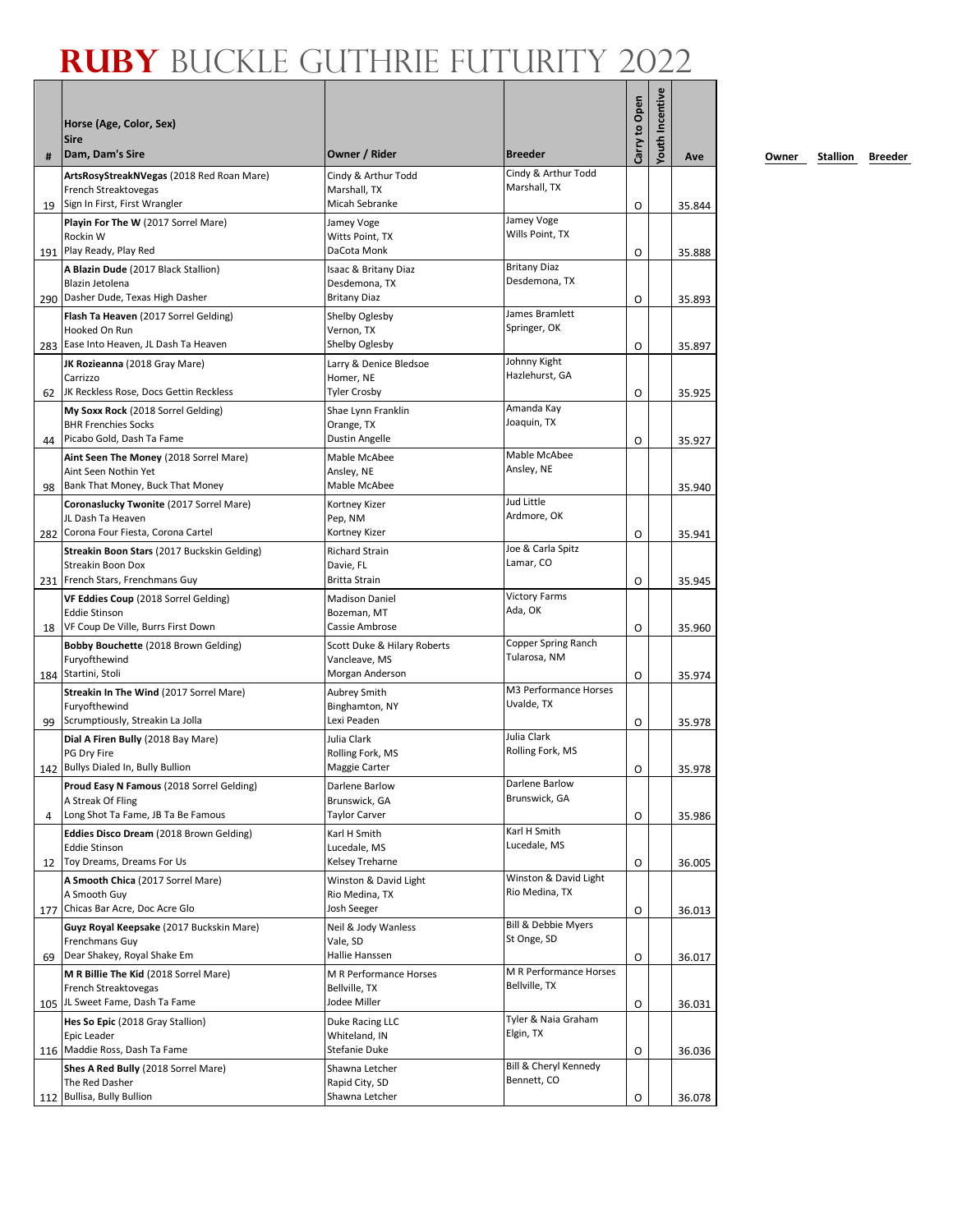| #  | Horse (Age, Color, Sex)<br><b>Sire</b><br>Dam, Dam's Sire                                                                                    | Owner / Rider                                                       | <b>Breeder</b>                                 | Carry to Open | <b>/outh Incentive</b> | Ave              |
|----|----------------------------------------------------------------------------------------------------------------------------------------------|---------------------------------------------------------------------|------------------------------------------------|---------------|------------------------|------------------|
|    | Clemmie (2018 Bay Mare)                                                                                                                      | <b>Whitney Gibson</b>                                               | <b>Whitney Gibson</b>                          |               |                        |                  |
|    | <b>Eddie Stinson</b><br>118 Perksflashlightning, Perks Master                                                                                | Kilgore, TX<br><b>Whitney Gibson</b>                                | Kilgore, TX                                    | O             |                        | 36.090           |
| 37 | Traffic Hickory Jack (2018 Bay Gelding)<br><b>Traffic Guy</b><br>Freckles Little Bell, Freckles Hickory                                      | Lauren Plott<br>Simpsonville, SC<br>Lauren Plott                    | Dan & Sandy Rogers<br>Weatherford, TX          | O             |                        | 36.095           |
|    | Roc My Mime (2017 Sorrel Mare)<br>JL Sirocco<br>186 Dash Of Faith, Texas High Dasher                                                         | Kelly & Rose Hildebrandt<br>Valentine, NE<br>Rose Hildebrandt       | Peggy Holzer<br>Bismark, ND                    | O             |                        | 36.115           |
| 25 | Ms Shawnee Corona (2017 Brown Mare)<br>Shawne Bug Leo<br>Ms Corona Jet, Corona Cartel                                                        | Audra Masterson<br>Purcell, OK<br>Audra Masterson                   | Monica McClung<br>May, OK                      | O             |                        | 36.133           |
|    | KB Talents Ta Heaven (2017 Brown Gelding)<br>JL Dash Ta Heaven<br>303 Talents Dark Angel, Flaming Talent                                     | Kay Blandford<br>Sutherland Springs, TX<br>Kay Blandford            | Kay Blandford<br>Sutherland Springs, TX        | O             |                        | 36.157           |
|    | Smooth As Glass 37 (2018 Palomino Gelding)<br>A Smooth Guy                                                                                   | <b>Taylor Lewis</b><br>Carlisle, PA                                 | Shannon Renee Akerstrom<br>Potter Valley, GA   |               |                        |                  |
|    | 138 Blue Grass Bounce, Pritzi Dash<br>WY Porsche By Design (2017 Sorrel Mare)<br>Slick By Design<br>201 Fireuptheporshe, Firewaterontherocks | Danyelle Campbell<br>Shyann Lucas<br>Morristown, AZ<br>Shyann Lucas | Shyann Lucas<br>Morristown, AZ                 | O<br>O        |                        | 36.193<br>36.198 |
|    | Leavingmysocksbehind (2017 Sorrel Mare)<br><b>BHR Frenchies Socks</b><br>220 AFC Paint Me Pretty, Leaving Memories                           | Kevin Tannehill<br>Alva. FL<br>Meghann Daniel                       | Kevin Tannehill<br>Alva, FL                    | O             |                        | 36.234           |
|    | I Am Blazin (2018 Black Stallion)<br>Blazin Jetolena<br>101   Can See Shaunee, Azyoucansee                                                   | Michelle Beaulieu<br>New Smyrna Beach, FL<br><b>Dustin Angelle</b>  | <b>Busby Quarterhose LLC</b><br>Millsap, TX    | O             |                        | 36.236           |
|    | Phamed French Dox (2018 Bay Mare)<br>Streakin Boon Dox<br>310 Phame and French, Phame                                                        | Joe & Carla Spitz<br>Lamar, CO<br>Jennilee Thompson                 | Joe & Carla Spitz<br>Lamar, CO                 | O             |                        |                  |
|    | On Pins N Needles (2018 Sorrel Mare)<br>Shawne Bug Leo<br>139 Small Memories, Leaving Memories                                               | Jerid Hunt<br>Alvord, TX<br>Caroline Boucher                        | <b>Isabella Quarter Horses</b><br>Victoria, TX |               |                        | 36.238           |
|    | Its How We Roll (2017 Sorrel Gelding)<br>Blazin Jetolena<br>225 Rollin Nickie, As Good As Nick Gets                                          | Keith & Bailee Coleman<br>Preston, MS<br>Jodi Edwards               | <b>Busby Quarterhose LLC</b><br>Millsap, TX    | 0<br>O        |                        | 36.274<br>36.279 |
| 8  | Ta Heavens Gift (2018 Sorrel Gelding)<br>JL Dash Ta Heaven<br>CS Limelight, Corona Cartel                                                    | Jordan & Joseph Diaz<br>Danielsville, GA<br><b>Craig Brooks</b>     | <b>Jud Little</b><br>Ardmore, OK               | O             |                        | 36.284           |
| 54 | M R BehindBarsNVegas (2018 Gray Mare)<br>French Streaktovegas<br>Minnie Nick Bar, Dr Nick Bar                                                | M R Performance Horses<br>Bellville, TX<br>Jodee Miller             | M R Performance Horses<br>Bellville, TX        | O             |                        | 36.307           |
|    | BS Famous Fling (2018 Bay Roan Mare)<br>A Streak Of Fling<br>100 LL Heartbreaker, Dash Ta Fame                                               | Danny Kigins<br>Hazel, KY<br>Marne Loosenort                        | Katahy Skimehorn<br>Springfield, TN            | O             |                        | 36.322           |
| 90 | Sirius Inquirys Only (2018 Brown Gelding)<br>Blazin Jetolena<br>DTF Puddin Cake, Dash Ta Fame                                                | Ceri Ward<br>Wayne, OK<br>Ceri Ward                                 | Bob & Darian Burt<br>West Jordan, UT           | O             |                        | 36.345           |
|    | Famous Friday Design (2018 Brown Mare)<br>Slick By Design<br>104 Dash Of Pixie Dust, Dash Ta Fame                                            | <b>Charlie Maass</b><br>Giddings, TX<br><b>Charlie Maass</b>        | Rick & Leah Karkula<br>Sanger, CA              | O             |                        | 36.355           |
|    | Guys Smooth Effort (2017 Buckskin Stallion)<br>A Smooth Guy<br>233 Raisin A Native, Border Express                                           | Emma Wildeisen<br>Stephenville, TX<br>Emma Wildeisen                | Emma Wildeisen<br>Stephenville, TX             | O             |                        | 36.363           |
|    | LC Vegas Showgirl (2017 Chestnut Mare)<br>French Streaktovegas<br>217 Go For Gas, Gasohol                                                    | Dusdee Shepperson<br>Riverton, WY<br>Dusdee Shepperson              | Lynn Clark<br>Cut Bank, MT                     | O             |                        |                  |
|    | KN Hookedonafeeling (2018 Sorrel Gelding)<br>JL Dash Ta Heaven                                                                               | Denice Bledsoe<br>Homer, NE                                         | Kimi Ann Nichols<br>Brownwood, TX              |               |                        | 36.381           |
| 84 | VF Im Jet Fast, Designer Red                                                                                                                 | Halee Layman                                                        |                                                | O             |                        | 36.388           |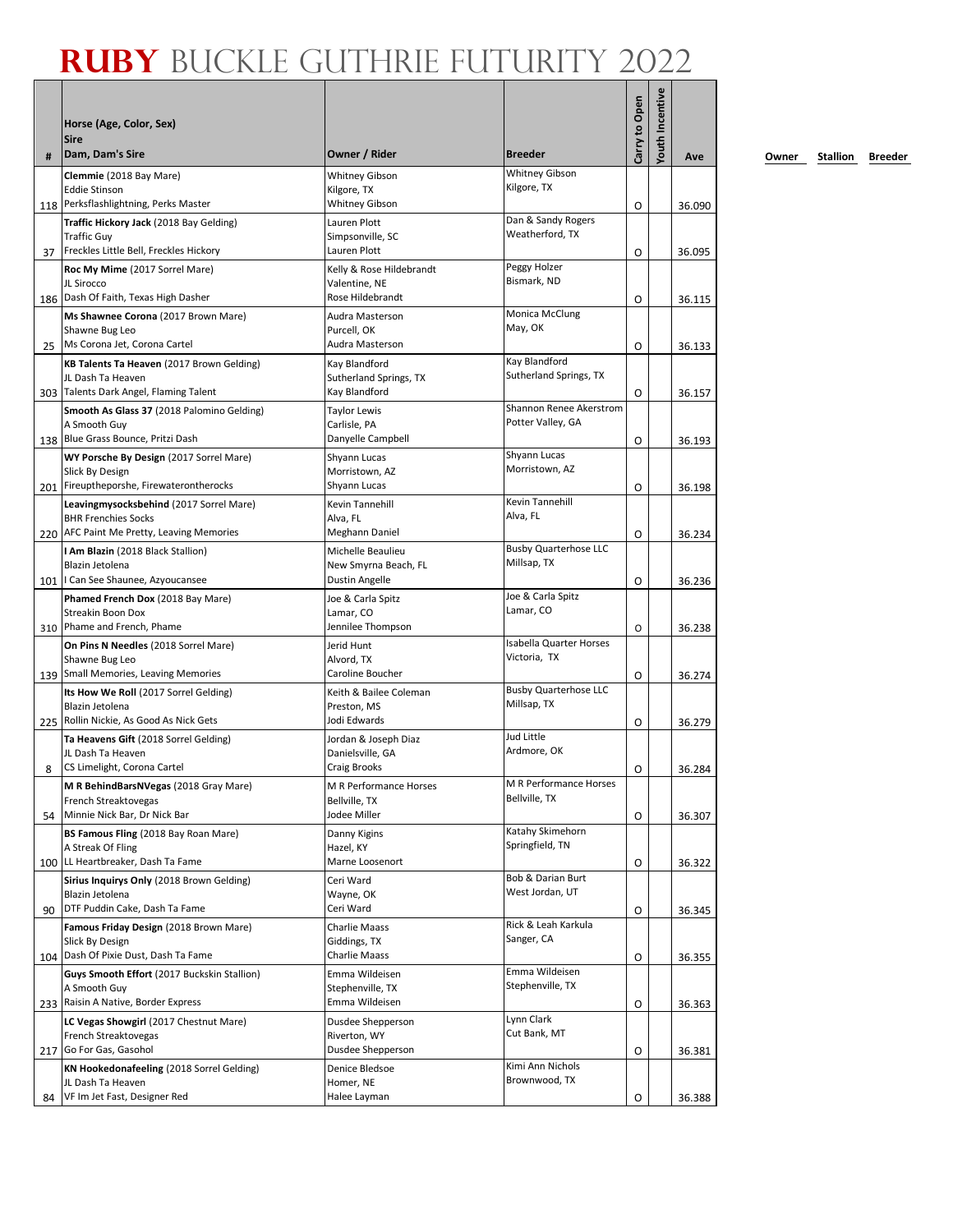|     | Horse (Age, Color, Sex)<br><b>Sire</b>                                          |                                         |                                         | Carry to Open | Youth Incentive |        |
|-----|---------------------------------------------------------------------------------|-----------------------------------------|-----------------------------------------|---------------|-----------------|--------|
| #   | Dam, Dam's Sire                                                                 | Owner / Rider                           | <b>Breeder</b><br>Jean Dillard & K.D.   |               |                 | Ave    |
|     | TS Stoli On A High (2017 Brown Gelding)<br><b>Tres Seis</b>                     | Debbie McCormick<br>Vivian. LA          | Thompson                                |               |                 |        |
| 65  | Stoli N Me, Stoli                                                               | Debbie McMormick                        | Ringling, OK                            | O             |                 | 36.390 |
|     | UXJessstreakinfreakn (2018 Bay Roan Mare)                                       | <b>Becky Pierce</b>                     | Marlin & Jinx Maude                     |               |                 |        |
|     | French Streakin Jess                                                            | Lucedale, MS                            | Hermosa, SD                             |               |                 |        |
| 87  | UX Kimmitted Ta Fame, Dash Ta Fame                                              | <b>Becky Pierce</b>                     | Chelse Wiford                           | 0             |                 | 36.395 |
|     | Dashn Red Frenchman (2018 Sorrel Gelding)<br>Aint Seen Nothin Yet               | Chelse Wiford<br>Amherst, TX            | Amherst, TX                             |               |                 |        |
| 53  | Dinkys Red Jet, Rene Dan Jet                                                    | Becki Mask                              |                                         | 0             |                 | 36.414 |
|     | RX Cowboys Dream (2017 Bay Mare)                                                | <b>Hillery Yager</b>                    | Rock F Boyd                             |               |                 |        |
|     | Cowboys Cartel                                                                  | Allen, NE                               | Volin, SD                               |               |                 |        |
|     | 206 RR Frenchmans Peppy, Frenchmans Phoenix                                     | <b>Hillery Yager</b>                    |                                         | O             |                 | 36.415 |
|     | HazersPeponitaStreak (2017 Bay Roan Gelding)<br>French Streaktovegas            | Chris & Amanda Standley<br>Prescott, IA | Chris & Amanda Standley<br>Prescott, IA |               |                 |        |
|     | 267 Cacjos Hallelujah, Pepnoita Poco Jo                                         | Morgan Anderson                         |                                         | O             |                 | 36.415 |
|     | So Epic Sixes (2018 Sorrel Gelding)                                             | Alissa Flores                           | Amy Milligan Behrends                   |               |                 |        |
|     | Epic Leader                                                                     | Laredo, TX                              | Fredericksburg, TX                      |               |                 |        |
| 60  | Princess Sixarun, Sixarun                                                       | Suade Furr                              |                                         | O             |                 | 36.436 |
|     | VF Brava Stinson (2018 Sorrel Mare)<br><b>Eddie Stinson</b>                     | <b>Addie Davis</b><br>Canyon, TX        | <b>Victory Farms</b><br>Ada, OK         |               |                 |        |
| 50  | Brava Brava, Corona Cartel                                                      | <b>Addie Davis</b>                      |                                         | O             |                 | 36.449 |
|     | Fightright My Leobug (2017 Sorrel Gelding)                                      | Natalie Foutch                          | Clay Peck                               |               |                 |        |
|     | Shawne Bug Leo                                                                  | Wynnewood, OK                           | St George, UT                           |               |                 |        |
|     | 178 Fight A Good Fight, Special Red Warrior                                     | Skylar Eisinger                         |                                         | O             |                 | 36.465 |
|     | Get Down Magnolia (2017 Gray Mare)<br>Be A Magnolia Runner                      | Laura Maddie<br>Polk City, FL           | Kelsey Jones Cawley<br>Bloomington, TX  |               |                 |        |
| 64  | Get Down Dandidash, First Place Dash                                            | Nicole Monroe                           |                                         | 0             |                 | 36.466 |
|     | VF Snake Pit (2018 Sorrel Gelding)                                              | Annie Hennen                            | <b>Victory Farms</b>                    |               |                 |        |
|     | <b>Eddie Stinson</b>                                                            | Sanger, TX                              | Ada, OK                                 |               |                 |        |
|     | 313 Curiocity Comers, Silver Lucky Buck                                         | Kelsey Treharne                         |                                         | O             |                 | 36.490 |
|     | Gotta Run Babe (2017 Sorrel Mare)<br>Be A Magnolia Runner                       | Kayla & Kreg Jones<br>Watkins, CO       | Brittany Pozzi Tonozzi<br>Lampasas, TX  |               |                 |        |
|     | 196 Streaking Is Easy, Dashin Is Easy                                           | Kayla Jones                             |                                         | O             |                 | 36.565 |
|     | RDC A Streak Of Fire (2018 Bay Roan Mare)                                       | Debbie Cummings                         | <b>Curtis Collier</b>                   |               |                 |        |
|     | A Streak Of Fling                                                               | Magnolia, TX                            | Hempstead, TX                           |               |                 |        |
| 2   | Flits Fire Belle, Firewater Flit                                                | Jodee Miller                            |                                         | O             |                 | 36.632 |
|     | Contending Inmysocks (2017 Sorrel Gelding)<br><b>BHR Frenchies Socks</b>        | Amanda Hardee<br>Starke, FL             | Kim Landry<br>Starke, FL                |               |                 |        |
|     | 153 Bells Contender, Title Contender                                            | Amanda Hardee                           |                                         | O             |                 | 36.634 |
|     | Me Talk Dirty Ta Me (2017 Bay Roan Gelding)                                     | Melinda Edwards Dunn                    | Melinda Edwards Dunn                    |               |                 |        |
|     | A Streak Of Fling                                                               | Pleasanton, TX<br>Emma Abbott           | Pleasanton, TX                          |               |                 |        |
| 251 | Short Lane Ta Fame, Dash Ta Fame                                                | Sharon Koehler                          | Jud Little                              | O             |                 | 36.661 |
|     | Strippin My Sins (2018 Sorrel Mare)<br>JL Dash Ta Heaven                        | Amarillo, TX                            | Ardmore, OK                             |               |                 |        |
|     | 129 Streakin For Fame, Dash Ta Fame                                             | Kortni McConnell                        |                                         | O             |                 | 36.683 |
|     | Docs Smooth Storm (2017 Sorrel Mare)                                            | Shelly Terry                            | Shelly Terry                            |               |                 |        |
|     | Azure Storm Cat<br>309 Docs Smooth Best, Docs Silver N Blue                     | Nephi, UT                               | Nephi, UT                               |               |                 |        |
|     |                                                                                 | <b>Shelly Terry</b>                     | LuAnn Vandergon                         | O             |                 | 36.724 |
|     | LV Specialkindafame (2017 Chestnut Mare)<br>Mulberry Fame                       | Luann Vandergon<br>Maple Lake, MN       | Maple Lake, MN                          |               |                 |        |
|     | 265 LV Forty Five Special, Zan Parr Nic                                         | Luann Vandergon                         |                                         | 0             |                 | 36.734 |
|     | Dynamo Guy (2018 Sorrel Gelding)                                                | James David & Renee Cain                | James David & Renee Cain                |               |                 |        |
|     | Dashin Dynamo                                                                   | Dry Creek, LA                           | Dry Creek, LA                           |               |                 |        |
|     | 159 Guys Itty Bitty Fame, Frenchmans Guy<br>PYC Pick Your Fling (2018 Dun Mare) | Dustin Angelle<br>LeDona Newcomb        | Tony & Holly Fenoglio                   | O             |                 | 36.735 |
|     | A Streak Of Fling                                                               | Dibble, OK                              | Nocona, TX                              |               |                 |        |
| 33  | PYC Pick Your Pocket, PYC Paint Your Wagon                                      | <b>Billie Ann Harmon</b>                |                                         | O             |                 | 36.739 |
|     | TFour Down Fame Lane (2017 Sorrel Gelding)                                      | Cody & Maegan Heiner                    | Four Taylors Ranch                      |               |                 |        |
|     | Tfouroverdrivinnfame<br>Down Angel Lane, Lanes Leinster                         | Corinne, UT<br>Sara Cheeney             | Neola, UT                               |               |                 |        |
| 66  |                                                                                 |                                         |                                         | 0             |                 | 36.750 |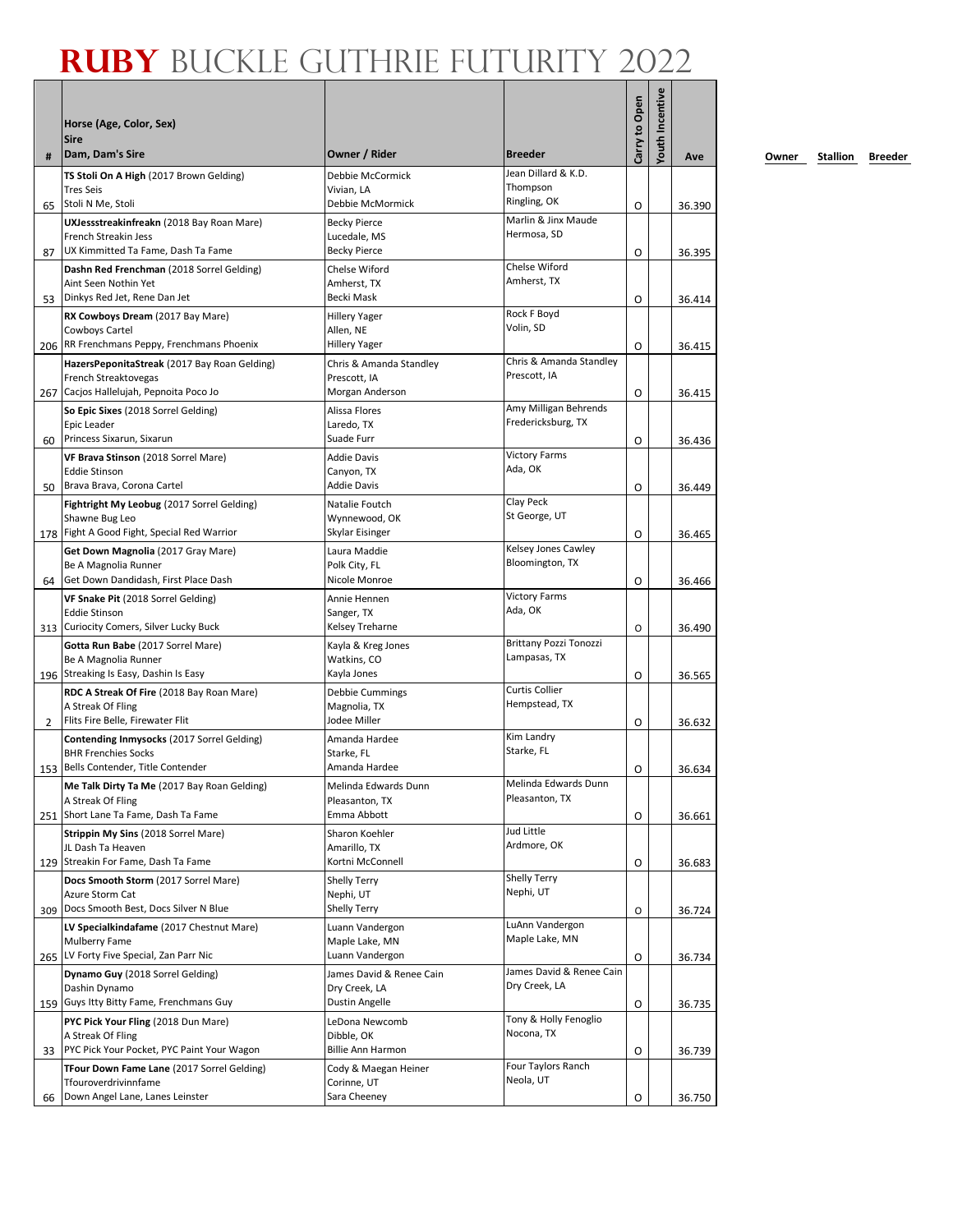| #   | Horse (Age, Color, Sex)<br><b>Sire</b><br>Dam, Dam's Sire           | Owner / Rider                             | <b>Breeder</b>                          | Carry to Open | <b>Youth Incentive</b> | Ave    |
|-----|---------------------------------------------------------------------|-------------------------------------------|-----------------------------------------|---------------|------------------------|--------|
|     | The Dashing Goodbye (2017 Chestnut Gelding)                         | Coy & Maesa Kummer                        | Dena Kirkpatrick                        |               |                        |        |
|     | The Goodbye Lane                                                    | Briggsdale, CO                            | Post, TX                                |               |                        |        |
|     | 189   May I Have This Dash, Smart Mate                              | Maesa Kummer                              |                                         | O             |                        | 36.786 |
|     | Heavens Fantasia (2017 Bay Mare)                                    | Hank & Stephanie Williams                 | Jud Little<br>Ardmore, OK               |               |                        |        |
|     | JL Dash Ta Heaven<br>288 Return Of The Bully, Bully Bowlan Bug      | Norwood, CO<br>Harlie Zehnder             |                                         | O             |                        | 36.802 |
|     | Streakinwinnsboro (2017 Bay Roan Gelding)                           | Danielle Irlbeck                          | Lisa Fulton                             |               |                        |        |
|     | A Streak Of Fling                                                   | Happy, TX                                 | Valentine, NE                           |               |                        |        |
|     | 157 Winnsboro, Merridoc                                             | Danielle Irlbeck                          |                                         | O             |                        | 36.810 |
|     | LS A Streak Of Bella (2018 Bay Roan Mare)                           | Caroline Boucher                          | Julien Veilleux<br>St-Alfred, QC        |               |                        |        |
|     | A Streak Of Fling<br>76 French Perky Girl, Frenchmans Guy           | LaPraine, QC<br>Caroline Boucher          |                                         | O             |                        | 36.816 |
|     | Mannyter (2018 Red Roan Mare)                                       | Silver Rose Ranch                         | Dawson Seeley                           |               |                        |        |
|     | PC Redwood Manny                                                    | Valley Center, KS                         | Spanish Fork, UT                        |               |                        |        |
|     | 246 Texas Twistin, Yellow Roan Of Texas                             | Jodee Miller                              |                                         | O             |                        | 36.841 |
|     | Down Redwood Lane (2017 Sorrel Mare)                                | Charlie Cote                              | Mark & Linda Jarvis<br>Spanish Fork, UT |               |                        |        |
|     | PC Redwood Manny<br>209 Down Merridoc Lane, The Goodbye Lane        | Spanish Fork, UT<br><b>Timber Cote</b>    |                                         | O             | Υ                      | 36.922 |
|     | Tizzies Traffic Flash (2017 Dun Gelding)                            | Angela Cudd                               | Angela Cudd                             |               |                        |        |
|     | <b>Traffic Guy</b>                                                  | Gatesville, TX                            | Gatesville, TX                          |               |                        |        |
|     | 192   Am Tizzie, Big Rs I Am                                        | Kortni McConnell                          |                                         | O             |                        | 36.927 |
|     | Blazin A Famous Lane (2018 Sorrel Gelding)                          | <b>Lacey Simmons</b>                      | <b>Busby Quarterhose LLC</b>            |               |                        |        |
|     | Blazin Jetolena<br>155 Rebs Little Fame, Dash Ta Fame               | Killen, AL<br><b>Lacey Simmons</b>        | Millsap, TX                             |               |                        |        |
|     | Paris Texas (2017 Palomino Gelding)                                 | Krystal Dillman                           | Krystal Dillman                         | O             |                        | 36.966 |
|     | First Down French                                                   | Navasota, TX                              | Navaosta, TX                            |               |                        |        |
|     | 180 Zan Parrs Texas Tea, Knight Robber                              | Krystal Dillman                           |                                         | O             |                        | 36.979 |
|     | Guys Red Hot Shot (2018 Sorrel Mare)                                | <b>Tammy Williams</b>                     | Tammi Williams                          |               |                        |        |
|     | Freckles Ta Fame<br>255 Cee Be A Chic, Hickory Chick Olena          | Byers, CO                                 | Byers, CO                               |               |                        |        |
|     |                                                                     | Kayla Jones                               | Kelly & Ivy Conrado                     | O             |                        | 36.998 |
|     | CFour RayGun (2017 Palomino Stallion)<br>Fiestas Gotta Gun          | Larry Cunningham<br>Chesterfield, IL      | Box Elder, SD                           |               |                        |        |
|     | 163 CFour Racie Ray, PC Frenchmans Hayday                           | Kelly Conrado                             |                                         | O             |                        | 37.039 |
|     | Stolen (2018 Sorrel Gelding)                                        | Heidi Scherr-Archer                       | Chad Hart                               |               |                        |        |
|     | Stoli                                                               | Pittsview, AL                             | Royston, GA                             |               |                        |        |
|     | 187 Allies Cashin In, Tres Seis                                     | <b>Rylee Elliott-Howell</b>               | DC Farm Barrel Horses                   | O             |                        | 37.093 |
|     | Honor This Firewater (2018 Sorrel Gelding)<br>Caliente Firewater    | DC Farm Barrel Horses<br>Ellettsville, IN | Ellettsville, IN                        |               |                        |        |
| 43  | Honor My Check, Jet Of Honor                                        | Danny Ciprl                               |                                         | O             |                        | 37.122 |
|     | Fire Me Some Cash (2017 Sorrel Gelding)                             | Robert & Christina Zimmerly               | Robert & Christina                      |               |                        |        |
|     | This Fame Is On Fire                                                | Creston, OH<br>Matt Boice                 | Zimmerly<br>Creston, OH                 |               |                        |        |
|     | 281 Cashamillion, Cash Not Credit                                   |                                           | Phillip & Kathy Russell                 | O             |                        | 37.214 |
|     | SV Red Valentinos (2018 Sorrel Gelding)<br>The Red Dasher           | Dave & Lori Zabel<br>Horace, ND           | Emory, TX                               |               |                        |        |
|     | 249 VF Special Design, Designer Red                                 | Molli Montgomery                          |                                         | O             |                        | 37.220 |
|     | Wonder Wheres My Soc (2017 Chestnut Gelding)                        | Victoria & Stephen Bruner                 | Tonya & Teal Hampton                    |               |                        |        |
|     | <b>BHR Frenchies Socks</b>                                          | Indiantown, FL                            | Alva, FL                                |               |                        |        |
|     | 221 Woodabridgewonder, Woodbridge                                   | <b>Tori Bruner</b>                        | Matt Dunn                               | O             |                        | 37.232 |
|     | Return My Frenchie (2018 Sorrel Mare)<br><b>BHR Frenchies Socks</b> | Jessica L Carter<br>Monroe City, MO       | Wynnewood, OK                           |               |                        |        |
|     | 226 Less Return, Dashing Investment                                 | Marne Loosenort                           |                                         | O             |                        | 37.247 |
|     | Heavens First Light (2017 Sorrel Gelding)                           | Lisa Lucia                                | Jud Little                              |               |                        |        |
|     | JL Dash Ta Heaven                                                   | Brock, TX                                 | Ardmore, OK                             |               |                        |        |
| 287 | CS Limelight, Corona Cartel                                         | Lisa Lucia                                | Pamela Post                             | O             |                        | 37.293 |
|     | MCMFirenFrenchFergie (2018 Gray Mare)<br><b>Firewater Canyon</b>    | Wendie Scheidle<br>French Village, MO     | Spencerville, OH                        |               |                        |        |
|     | 114 Omeomyo, Frenchmasn Guy                                         | Wendie Scheidle                           |                                         |               |                        | 37.315 |
|     | Stone Cold Stinson (2017 Sorrel Gelding)                            | Katie Fairfield Rossow                    | Hoka Hey Inc                            |               |                        |        |
|     | <b>Eddie Stinson</b>                                                | Fairfield, ND                             | Solen, ND                               |               |                        |        |
|     | 250 VF Take The Gold, Famous Gold Coin                              | Katie Fairfield Rossow                    |                                         | O             |                        | 37.317 |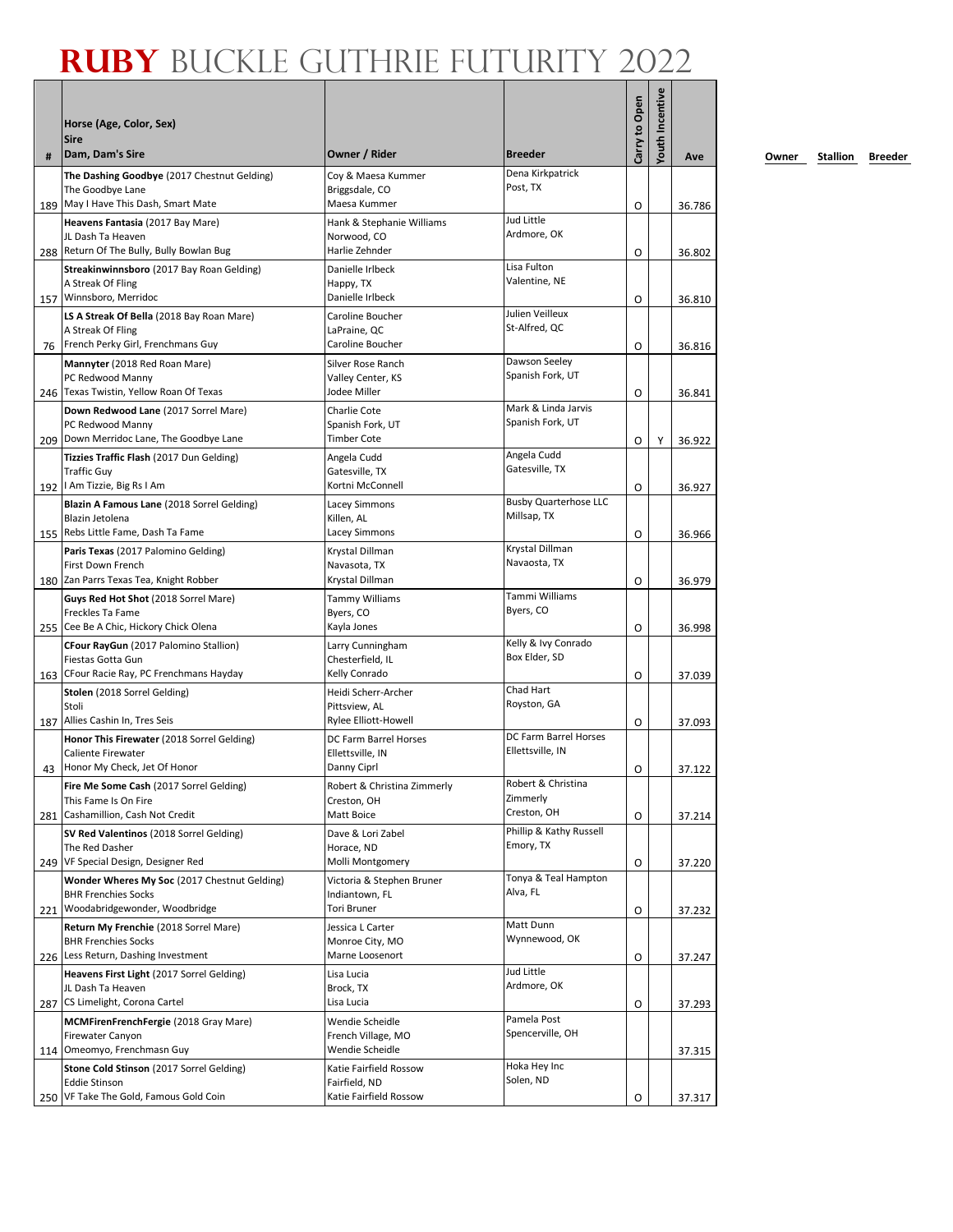|    | Horse (Age, Color, Sex)<br><b>Sire</b>                                                                  |                                                          |                                            | Carry to Open | <b>Youth Incentive</b> |        |
|----|---------------------------------------------------------------------------------------------------------|----------------------------------------------------------|--------------------------------------------|---------------|------------------------|--------|
| #  | Dam, Dam's Sire                                                                                         | Owner / Rider                                            | <b>Breeder</b>                             |               |                        | Ave    |
|    | The First Offense (2017 Bay Mare)<br>Repete Offender                                                    | <b>Beck Ranch</b><br>Merkel, TX                          | <b>Beck Ranch</b><br>Merkel, TX            |               |                        |        |
|    | 154 Shez A Rebel Doctor, Nick Bars Viper                                                                | Tara Lee Woodall                                         | Jill Lane Quarter Horses                   | O             |                        | 37.345 |
|    | JL No Roc Unturned (2018 Sorrel Gelding)<br>JL Sirocco<br>252 Bams Bug, Shawne Bug                      | Shannon & Mendy Marks<br>Morgan Mill, TX<br>Jenna Napier | Fort Benton, MT                            | O             |                        | 37.352 |
|    | El Ganador PZ (2017 Chestnut Gelding)<br><b>Tres Seis</b><br>140 Jazzy Corona, Corona Cartel            | Setting Sun Ranch<br>Nephi, UT<br>Hailey Humphrey        | <b>Blessed River LTD</b><br>The Colony, TX |               |                        |        |
|    | Sparked A Blaze (2017 Bay Gelding)<br>Blazin Jetolena                                                   | Mike Stephens<br>Covington, LA                           | Thomas & Lainee Sampson<br>Interior, SD    | O             |                        | 37.375 |
|    | 107 Flingin Sparks, Smoke N Sparks                                                                      | Hailey Stephens                                          |                                            | O             |                        | 37.405 |
|    | Famous Troubullmaker (2017 Sorrel Mare)<br><b>Bullseye Bullion</b>                                      | Cody Bauserman<br>Sallisaw, OK                           | Alexia Willis<br>Maysville, OK             |               |                        |        |
| 17 | Marys Mi Fame, Dash Ta Fame                                                                             | Cody Bauserman                                           | <b>Victory Farms</b>                       | O             |                        | 37.443 |
| 15 | VF Coup De Stinson (2018 Sorrel Gelding)<br><b>Eddie Stinson</b><br>VF Coup De Ville, Burrs First Down  | John Floyd<br>Weatherford, TX<br>Apirl Yeager            | Ada, OK                                    | O             |                        | 37.539 |
|    | De Epic Cowboy (2018 Gray Gelding)<br>Epic Leader                                                       | Kylan Campbell<br>Harrison, AR                           | Holly Ann Wilson<br>Cache, OK              |               |                        |        |
|    | 132 De Bing, Gol                                                                                        | Cody Bauserman                                           | Donald Lane Sargent                        | O             |                        | 37.557 |
|    | American Smoothie (2018 Buckskin Gelding)<br>A Smooth Guy<br>144 Sassy Tina, Wave Carver                | Donald Lane Sargent<br>Hemphill, TX<br>Aimee Williams    | Hemphill, TX                               | O             |                        | 37.630 |
|    | Satsuma Wind (2018 Brown Gelding)                                                                       | FC Ranch                                                 | <b>Michael Carlton</b>                     |               |                        |        |
|    | Furyofthewind                                                                                           | Alex, OK                                                 | Livingston, LA                             |               |                        |        |
|    | 261 Raspberry Jewel, Streakin Jewel                                                                     | Danyelle Campbell                                        | Marcie & Cole Wilson                       | O             |                        | 38.004 |
|    | CM Small Town Lane (2017 Brown Gelding)<br>The Goodbye Lane<br>263 TS Famous Prospect, Coronas Prospect | Kipty Watt<br>Canyon, TX<br>Kipty Watt                   | Lake Shore, UT                             | O             |                        | 38.325 |
|    | KN Houdini (2018 Palomino Gelding)<br>Slick By Design                                                   | Susie Moran<br>Shepherd, TX                              | Kimi Ann Nichols<br>Brownwood, TX          |               |                        |        |
|    | 56   SR Schill Be Famous, Firewater Ta Fame                                                             | Jennifer Sharp                                           |                                            | O             |                        | 38.355 |
|    | A Wonderful Fling (2018 Bay Roan Mare)<br>A Streak Of Fling<br>314 Pacific Wonder Jet, Zing Zane Wonder | Sierra Zowada<br>Meeteetse, WY<br>Sierra Zowada          | <b>Tracy Lambert</b><br>Weatherford, TX    | O             |                        | 38.363 |
|    | MV Imalotaeagle (2017 Sorrel Gelding)<br>One Famous Eagle                                               | Trina & Fulton Murray<br>Fort Worth, TX                  | Ed & Martha Wright<br>Dublin, TX           |               |                        |        |
|    | 235 Lotaknowhow, Now I Know                                                                             | Josey Groves                                             |                                            | O             |                        | 38.538 |
|    | TLS Moonshine Marge (2017 Sorrel Mare)<br>Dats A Frenchmans                                             | Madison & Lana Rau<br>Mobridge, SD                       | Shawna Barichello<br>Kennewick, WA         |               |                        |        |
|    | 161 Miss Angel Light, Touchdown Dash                                                                    | <b>Madison Rau</b>                                       | Webb Ranch LLC                             | O             |                        | 38.721 |
|    | Famous Samous (2017 Black Gelding)<br>Slick By Design<br>175 Famous Sally, Dash Ta Fame                 | Sydney Kukla<br>Killdeer, ND<br>Sydney Kukla             | Isabel, SD                                 | O             |                        | 38.759 |
|    | New Orleans Nites (2018 Sorrel Mare)                                                                    | Juli Stierwalt                                           | Nicklebar Ranch                            |               |                        |        |
|    | Shawne Bug Leo<br>277 Undressed For Cash, Streakin La Jolla                                             | Leedey, OK<br>Kyra Lane                                  | San Angelo, TX                             | O             |                        | 38.795 |
|    | Yellowstone Guy (2018 Palomino Stallion)                                                                | Mark & Heidi Gunderson                                   | Wayne & Shelly                             |               |                        |        |
|    | Ima Special Kindaguy<br>239 Briscos Angel, Brisco County Jr                                             | Murdock, MN<br>Heidi Gunderson                           | Havemeier<br>Nicollet, MN                  | O             |                        | 39.094 |
|    | Crimson Goodbye (2017 Bay Mare)                                                                         | Shad Hansen                                              | Sheila Hardwick                            |               |                        |        |
| 39 | The Goodbye Lane<br>A Crimson Print, Crimson Champ                                                      | Inkom, ID<br>Shad Hansen                                 | Eagle Mountain, UT                         | O             |                        | 39.159 |
|    | Famous Caymus* (2018 Sorrel Stallion)<br>First Moon Flash                                               | <b>Stock Ranch LLC</b>                                   | <b>Stock Ranch LLC</b><br>Bozeman, MT      |               |                        |        |
|    | 311 Flying To Fame, Dash Ta Fame                                                                        | Bozeman, MT<br>Craig Brooks                              |                                            | O             |                        | 39.254 |
|    | Philin Famous (2017 Sorrel Mare)                                                                        | Jessica Lear                                             | Ryan Nielsen                               |               |                        |        |
| 14 | Conn Creek<br>Phils Lucky Bet, Bustopher Jones                                                          | Meridian, TX<br>Jessica Lear                             | Riverton, UT                               | O             |                        | 39.340 |
|    |                                                                                                         |                                                          |                                            |               |                        |        |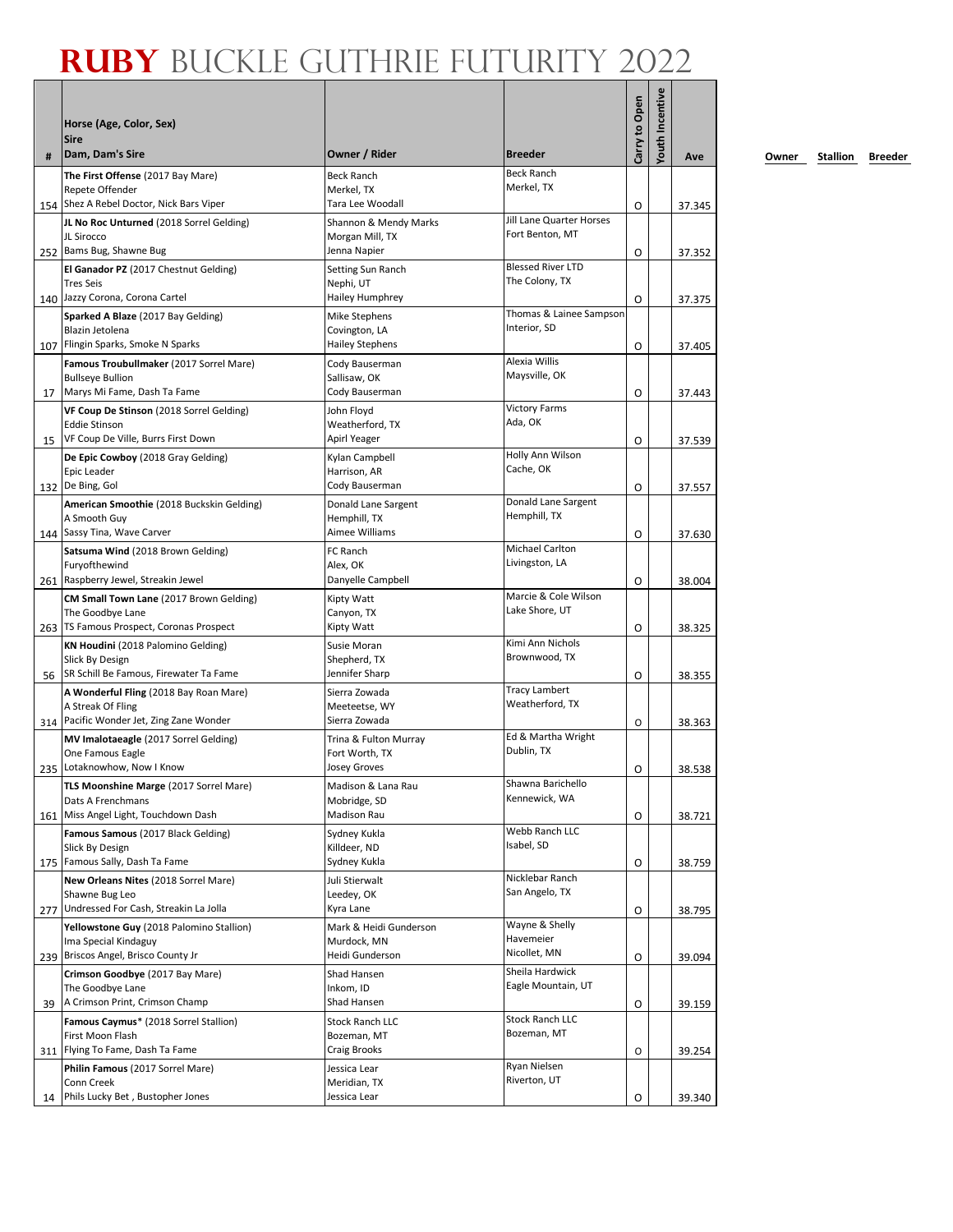|    | Horse (Age, Color, Sex)<br><b>Sire</b>                                                                                          |                                                                             |                                           | Carry to Open | Youth Incentive |                  |
|----|---------------------------------------------------------------------------------------------------------------------------------|-----------------------------------------------------------------------------|-------------------------------------------|---------------|-----------------|------------------|
| #  | Dam, Dam's Sire                                                                                                                 | Owner / Rider                                                               | <b>Breeder</b>                            |               |                 | Ave              |
|    | Knucklebuster (2017 Brown Gelding)<br>A Streak Of Fling<br>289 WowWowWow, Seperatist                                            | Jack & Kelly Bruner<br>Millsap, TX<br>Kelly Bruner                          | Jack & Kelly Bruner<br>Millsap, TX        | O             |                 | 39.862           |
|    | VF Quick Release (2018 Sorrel Gelding)<br><b>Eddie Stinson</b><br>137 Wheely Quick, The Harder They Fall                        | Tankersley & Cameron<br>Florseville, TX<br>James Barnes                     | <b>Victory Farms</b><br>Ada, OK           | O             |                 | 39.883           |
|    | Chasin LBJ (2017 Bay Mare)<br><b>Tres Seis</b><br>232 Last Version, Latest Version                                              | Jackie Whitaker<br>Athens, TX<br><b>Brittany Mayfield</b>                   | Olivas Racing LLC<br>Seminole, TX         | O             |                 | 39.942           |
|    | Im Gunnin For Ya (2018 Bay Gelding)<br>Furyofthewind<br>190 Senorita Seis, Tres Seis                                            | Jason & Leslie Willis<br>Chester, SC<br>Leslie Willis                       | Copper Spring Ranch<br>Bozeman, MT        | O             |                 | 39.989           |
| 1  | OE Famous Gunslinger (2017 Sorrel Gelding)<br>Fiestas Gotta Gun<br>For Fame And Bullion, Eddie Stinson                          | Ashley Harvey<br>Decatur, TX<br>Wyatt Paul                                  | Ashley Harvey<br>Decatur, TX              | O             |                 | 40.007           |
|    | Perfectly French (2017 Palomino Mare)<br>First Down French                                                                      | Danielle Nixon<br>Porterville, CA                                           | Jack Forzano<br>Lemoore, CA               |               |                 |                  |
|    | 134 RGR Whos Your Daddy, Intents and Purposes<br>Sheza Smooth Gal (2017 Bay Mare)<br>A Smooth Guy<br>272 Sheza Dr Kirk, Dr Kirk | Kelsey Hayden<br>Mataya Eklund<br>Durant, OK<br>Mataya Eklund               | Sandy & Jerry Harms<br>Valentine, NE      | O             |                 | 40.159<br>40.185 |
| 73 | The Silk Streaker* (2017 Bay Roan Stallion)<br>A Streak Of Fling<br>Famous Silk Panties, Dash Ta Fame                           | Drue & Kelsey Knight/S-Heart<br>Investments LLC Willow, OK<br>Kelsey Knight | <b>Heath Boucher</b><br>Galion, OH        | O             |                 | 40.206           |
|    | Cheyenne Cricket (2017 Sorrel Mare)<br><b>Eddie Stinson</b><br>274 Cheyenne French Girl, Dash For Perks                         | Newcomb Cattle Co<br>Elk City, OK<br>Jordan Kircher                         | Louise Kendall<br>Cheyenne, OK            | O             |                 | 40.210           |
|    | Bubblin Up (2017 Bay Mare)<br><b>Prime Talent</b><br>291 CSR Bubblyfrenchgirl, Frenchmans Guy                                   | Garth & Amelia Gardner<br>Kingman, AZ<br>Garth Gardner                      | Copper Spring Ranch<br>Tularosa, NM       | O             |                 | 40.245           |
|    | Packin Ta Fly Bye Ya (2018 Bay Roan Mare)<br>French Streakin Jess<br>165 Packin Ta Fame, Dash Ta Fame                           | Julie Erkamaa<br>East Troy, WI<br>Shawn Varpness                            | Julie Erkamaa<br>East Troy, WI            | O             |                 | 40.341           |
|    | Jesstreakinontherez (2018 Sorrel Gelding)<br>French Streakin Jess<br>295 Molly Missing Spots, Western Bugs                      | Jeff Makovy<br>Purcell, OK<br>Kendal Makovy                                 | D'Ann & Carl Gehlsen<br>Mission, SD       | O             |                 | 40.343           |
| 61 | Cathys Kandy (2018 Buckskin Mare)<br>The Kandyman<br>Frenchmans Parkette, Frenchmans Guy                                        | Summer Lou Pauly<br>Dry Ridge, KY<br><b>Summer Pauly</b>                    | Cathy Geary<br>Wadsworth, OH              | O             |                 | 40.360           |
|    | I Dont Kare (2017 Brown Mare)<br>Triple Vodka<br>238 Sugar Shine Magic, First To Shine                                          | <b>Bailey Gifford</b><br>Lipan, TX<br>Kelsey Treharne                       | <b>Blanchet Farms</b><br>Ville Platte, LA | O             |                 | 40.389           |
| 47 | YZ Edie Stinson (2018 Sorrel Mare)<br><b>Eddie Stinson</b><br>Shes Onetimes Ticket, One Time Pepto                              | Don & Tracy McManus<br>Lone Grove, OK<br><b>Tracy McManus</b>               | Zackery Stebbins<br>McAlester, OK         | O             |                 | 40.477           |
|    | A King Of Fling (2018 Red Roan Stallion)<br>A Streak Of Fling<br>259 Awperksofbnaduchess, Dash For Perks                        | Charlotte & Brett Northam<br>Ada, OK<br>Jocee Bailey                        | Charlotte & Brett Northam<br>Ada, OK      | O             |                 | 40.576           |
|    | VF Fire My Stinson (2017 Palomino Gelding)<br><b>Eddie Stinson</b><br>216 VF Shez On Fire, Bullys On Fire                       | Brian & Jodi Edwards<br>Jackson, WY<br>Jodi Edwards                         | <b>Victory Farms</b><br>Ada, OK           | O             |                 | 40.583           |
|    | So Tinkin Socksy (2017 Chestnut Mare)<br><b>BHR Frenchies Socks</b><br>120 Good Timin Tinks, Good Timin Hank                    | Julee Daulton<br>Jamestown, ND<br>Molly Otto                                | Deborah J Semarge<br>Alachua, FL          | O             |                 | 40.590           |
|    | Who Stoli My Vodka (2018 Gray Mare)<br>Triple Vodka<br>302 Flying Confederacy, Confederate Leader                               | Jennifer Cook<br>Alvarado, TX<br>Jennifer Cook                              | Renee Spiller<br>Eden, TX                 |               |                 |                  |
|    | Pure Sweetness (2018 Chestnut Gelding)<br><b>Traffic Guy</b>                                                                    | Doug Peterson<br>Spragueville, IA                                           | Rebecca Stimax<br>Marion, IN              | O             |                 | 40.624           |
| 83 | SR Godiva, PYC Paint Your Wagon                                                                                                 | Derek Diedrich                                                              |                                           | O             |                 | 40.633           |

**<u>Owner</u> Stallion Breeder**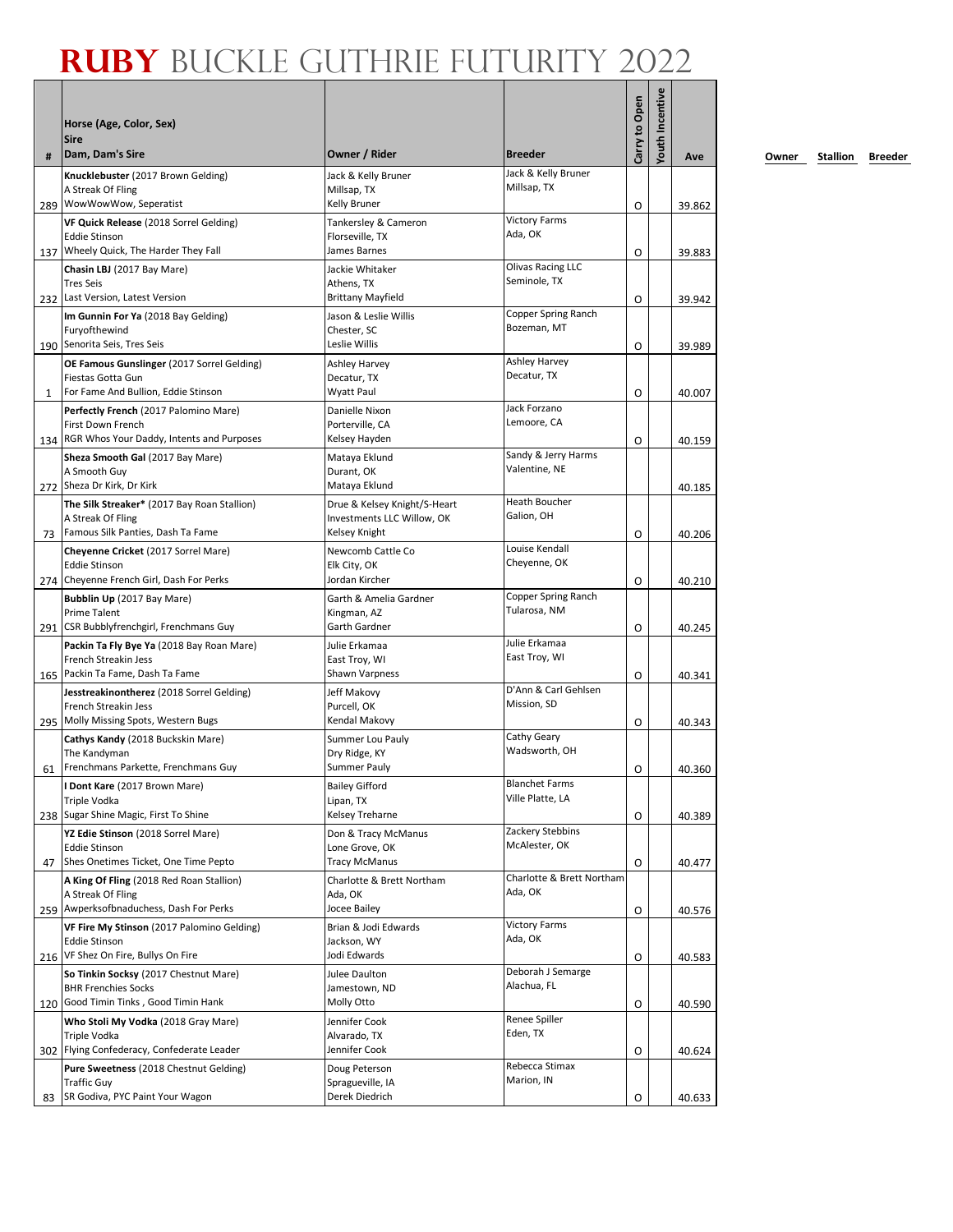|    | Horse (Age, Color, Sex)<br><b>Sire</b>                             |                                        |                                  | Carry to Open | outh Incentive |        |
|----|--------------------------------------------------------------------|----------------------------------------|----------------------------------|---------------|----------------|--------|
| #  | Dam, Dam's Sire                                                    | Owner / Rider                          | <b>Breeder</b>                   |               |                | Ave    |
|    | Miss Rocking Vodka (2018 Chestnut Mare)<br>Triple Vodka            | Julia Leao<br>Gainesville, TX          | Alyssa Loflin<br>Florence, CO    |               |                |        |
|    | 106 Miss King Gin, My Masster Gin                                  | Julia Leao                             |                                  | O             | Υ              | 40.640 |
|    | I Fight The Elements (2017 Sorrel Stallion)                        | Todd Matte & Andrea Cline              | Ronna Childers                   |               |                |        |
|    | Foose<br>147 Hawks Dream Girl, Hawkinson                           | Springtown, TX<br>Andrea Cline         | San Francisco, CA                |               |                | 40.645 |
|    | SWF Epic Fling (2018 Gray Gelding)                                 | Danielle Stubstad                      | Danielle Stubstad<br>Ocala, FL   |               |                |        |
|    | Epic Leader<br>89 Streakin Diablos, A Streak Of Fling              | Ocala, FL<br>Jenna Dominick            |                                  | O             |                | 40.699 |
|    | ShesaFrenchmansFling (2018 Bay Mare)                               | Darlene Barlow                         | Darlene Barlow                   |               |                |        |
|    | Slick By Design                                                    | Brunswick, GA                          | Brunswick, GA                    |               |                |        |
|    | 71 Give It A Fling, Tempting Dash                                  | <b>Taylor Carver</b>                   |                                  | O             |                | 40.700 |
|    | Double On Jet (2017 Sorrel Mare)                                   | Nickelbar Ranch LLC                    | <b>Busby Quarterhose LLC</b>     |               |                |        |
|    | Blazin Jetolena<br>TR Double Cash, Texas High Dasher               | San Angelo, TX<br>Janna Brown          | Millsap, TX                      |               |                |        |
| 9  | Firewaterinmysocks (2018 Sorrel Mare)                              | <b>Teresa Comer</b>                    | Kaley Wilkerson                  | O             |                | 40.748 |
|    | <b>BHR Frenchies Socks</b>                                         | Union City, IN                         | Montgomery City, MO              |               |                |        |
|    | 117 UX Firewater Lizzie, Firewater Frost                           | Derek Hixon                            |                                  | O             |                | 40.796 |
|    | Sheza French Streak (2018 Sorrel Mare)                             | <b>Josey Armstrong</b>                 | Josey Armstrong                  |               |                |        |
|    | French Streaktovegas                                               | Huntington, TX                         | Huntington, TX                   |               |                |        |
|    | 123 Jazzy Quixote Babe, Quixote Mac                                | DaCota Monk                            |                                  | O             |                | 40.857 |
|    | Sweet And Fury (2018 Brown Mare)<br>Furyofthewind                  | Jason & Leslie Willis<br>Chester, SC   | Arturo Ibarra<br>Eagle Pass, TX  |               |                |        |
|    | 256 RC Sweet Racer, Sweet First Down                               | Leslie Willis                          |                                  | O             |                | 40.877 |
|    | Easter Foose (2017 Sorrel Mare)                                    | Gem Equine LLC                         | Jay D. Deveraux                  |               |                |        |
|    | Foose                                                              | Payson, UT                             | American Fork, UT                |               |                |        |
|    | 166 BF Jesses Girl, Feature Mr Jess                                | Afton McCourt                          |                                  | O             |                | 40.902 |
|    | Let Me See Your Halo (2017 Chestnut Mare)                          | Michelle DeBoer                        | <b>Jud Little</b><br>Ardmore, OK |               |                |        |
|    | JL Dash Ta Heaven<br>204 Views Reck, Reckless Dash                 | Smithfield, NE<br>Michelle DeBoer      |                                  | O             |                | 40.999 |
|    | Tres Of Phoebe (2018 Sorrel Mare)                                  | Kelly Lear-Mancinelli                  | Wallace Johnson                  |               |                |        |
|    | <b>Tres Seis</b>                                                   | Cleburne, TX                           | Kekaha, HI                       |               |                |        |
| 95 | Runawayheart, First Down Dash                                      | Kelly Lear-Mancinelli                  |                                  | O             |                | 41.014 |
|    | DontComeAtMeSideways (2017 Palomino Mare)                          | Kaitlynn Bilkskie                      | Shaun Smith                      |               |                |        |
|    | Aint Seen Nothin Yet<br>312 Peppermewithcash, The Cash Button      | Nallon, NV<br>Kaitlynn Bilkskie        | Casper, WY                       |               |                |        |
|    | RDC A Lethal Jess (2017 Bay Mare)                                  | Ruth Laue                              | <b>Curtis Collier</b>            |               |                | 41.078 |
|    | Lethal Strike                                                      | Lincoln, NE                            | Hempstead, TX                    |               |                |        |
|    | 119 Jess Bigtime For Me, Bigtime Favorite                          | Clara Bradbury                         |                                  | O             |                | 41.086 |
|    | Nopressurenodiamonds (2018 Sorrel Gelding)                         | <b>Craig Brooks</b>                    | Craig Brooks                     |               |                |        |
|    | No Pressure On Me<br>148 Heavens Sakes, JL Dash Ta Heaven          | Eastanollee, GA<br><b>Craig Brooks</b> | Eastanollee, GA                  |               |                |        |
|    | Be A Magnolia Tiger (2017 Sorrel Gelding)                          |                                        | <b>Breck Bean</b>                | O             |                | 41.169 |
|    | Be A Magnolia Runner                                               | Lelouise Davis<br>Bentonia, MS         | Fort Hancock, TX                 |               |                |        |
| 5  | Tigers Tizzy, Banjo Rondo Red Tx                                   | Nicole Monroe                          |                                  | O             |                | 41.221 |
|    | Hez One Slick Fling (2017 Sorrel Gelding)                          | Melinda Raasch                         | Melinda Raasch                   |               |                |        |
|    | A Streak Of Fling                                                  | Excelsior Springs, MO                  | Excelsior Springs, MO            |               |                |        |
|    | 293 Shez One Slick Angel, RC Slick Jack McCue                      | Morgan Anderson                        | <b>Tom Stockton</b>              | O             |                | 41.257 |
|    | TS Specialleader Pyc (2017 Bay Stallion)<br>PYC Paint Your Wagon   | Tom Stockton<br>Fairacres, NM          | Fairacres, NM                    |               |                |        |
| 68 | Flippin Switches, Special Leader                                   | Jordan Kircher                         |                                  | O             |                | 41.259 |
|    | Shes My Jamaica (2018 Bay Mare)                                    | Hayle Gibson                           | Tracy & Marlie Trask             |               |                |        |
|    | A Smooth Guy                                                       | Redcrest, CA                           | Wall, SD                         |               |                |        |
|    | 243 Copy Em Chick, Chicks A Blazin                                 | <b>Troy Crumrine</b>                   |                                  | 0             |                | 41.336 |
|    | RR Dee Dee (2018 Sorrel Mare)                                      | Robin Weaver                           | Robin Weaver<br>Mahaffey, PA     |               |                |        |
|    | JL Dash Ta Heaven<br>276 KN Fabs Mist Of Fame, Frenchmans Fabulous | Mahaffey, PA<br>Alona James            |                                  | O             |                | 41.484 |
|    | Sounds Like Fiesta (2018 Sorrel Mare)                              | Clint Vanvolkenburgh                   | Wilma & Ryan Coy                 |               |                |        |
|    | HP Dash Ta Fiesta                                                  | Aurora, IN                             | Purcell, OK                      |               |                |        |
| 85 | Sounds Like French, Frenchmans Guy                                 | <b>Emilie Veillette</b>                |                                  | O             |                | 41.552 |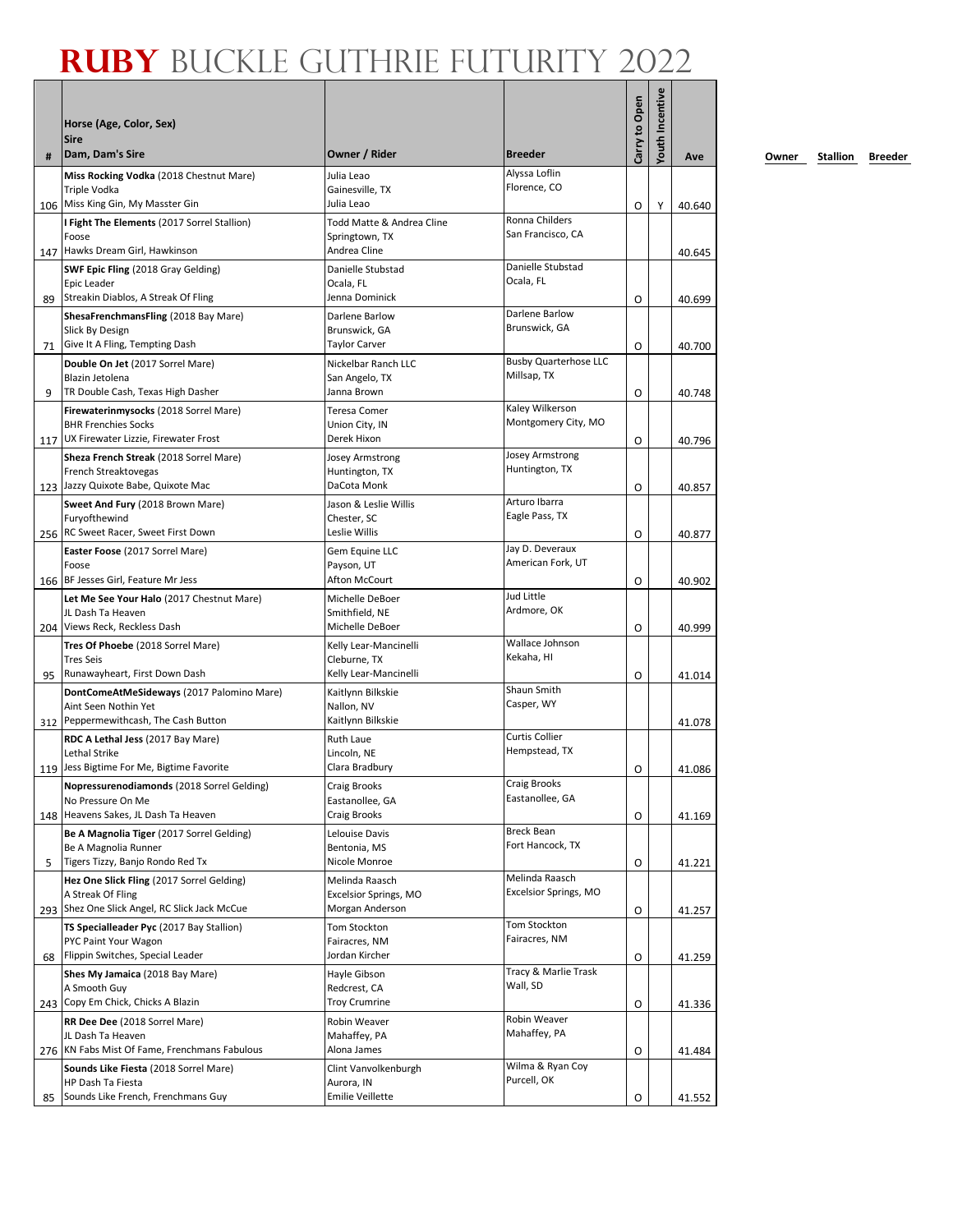| #  | Horse (Age, Color, Sex)<br><b>Sire</b><br>Dam, Dam's Sire     | Owner / Rider                      | <b>Breeder</b>                              | Carry to Open | <b>routh Incentive</b> | Ave    |
|----|---------------------------------------------------------------|------------------------------------|---------------------------------------------|---------------|------------------------|--------|
|    | Thunderflash (2018 Brown Gelding)                             | Kathy Donegan                      | Kathy Donegan                               |               |                        |        |
|    | Move Over Elvis<br>Flashin Flitter, First Moonflash           | Bluff Dale, TX<br>Lacey Harmon     | Bluff Dale, TX                              |               |                        |        |
| 72 | Too Manny Seis Frost (2017 Bay Mare)                          | Okelberry Livestock                | Hughes-Morley Land &                        | O             |                        | 41.708 |
|    | PC Redwood Manny                                              | Goshen, UT                         | Livestock                                   |               |                        |        |
| 97 | Lady Tres Seis, Tres Seis                                     | Katlyn Carter                      | Spanish Fork, UT                            | O             |                        | 41.761 |
|    | Houston Streak (2018 Bay Roan Gelding)<br>A Streak Of Fling   | Randy Hartley<br>Ocala, FL         | Lisa Fulton<br>Valentine, NE                |               |                        |        |
| 27 | Dash Ta Houston, Dash Ta Fame                                 | Randy Hartley                      |                                             | O             |                        | 41.773 |
|    | JH Goodbyeontherocks (2017 Brown Gelding)                     | Jarrod & Josie Hales               | Lynzzie Lindstrom                           |               |                        |        |
|    | The Goodbye Lane<br>253 Might Be Rockin, Firewaterontherocks  | Spanish Fork, UT<br>Josie Hales    | Waddell, AZ                                 |               |                        |        |
|    | Guys Cashin In (2017 Sorrel Gelding)                          | Kelly & Rose Hildebrandt           | Kelly & Rose Hildebrandt                    | O             |                        | 41.800 |
|    | This Guyz A Keeper                                            | Valentine, NE                      | Valentine, NE                               |               |                        |        |
|    | 248 YU Special Dynamite, Special Frenchman                    | Rose Hildebrandt                   |                                             | O             |                        | 41.854 |
|    | DMR Im Kinda Special (2018 Sorrel Mare)                       | Skye Miller                        | Mick & Kelsie Miller<br>Riley, OR           |               |                        |        |
| 45 | Ima Special Kindaguy<br>A Short Night, Short Oak              | Riley, OR<br>Skye Miller           |                                             | O             |                        | 41.874 |
|    | Dash Of Diana (2018 Bay Gelding)                              | Silver Rose Ranch                  | Clint Whipple                               |               |                        |        |
|    | HP Dash Ta Fiesta                                             | Valley Center, KS                  | Saint Francis, SD                           |               |                        |        |
|    | 197 JC Haidas Diana, PC Seventh Sun                           | Jodee Miller                       |                                             | O             |                        | 41.889 |
|    | Perks Of Being A Jet (2018 Sorrel Gelding)<br>Blazin Jetolena | Jackie Berryhill<br>Smithfield, UT | <b>Busby Quarterhose LLC</b><br>Millsap, TX |               |                        |        |
|    | 194 French Lady Perks, Frenchmans Guy                         | Jackie Berryhill                   |                                             | O             |                        | 41.927 |
|    | RV Slick Satin (2017 Brown Mare)                              | Setting Sun Ranch                  | Randy & Vauna Walker                        |               |                        |        |
|    | Slick By Design<br>Two Dash To Fame, Dash Ta Fame             | Nephi, UT                          | Pingree, ID                                 |               |                        |        |
| 78 | Smooth Famous Guy (2017 Sorrel Stallion)                      | Hailey Humphrey<br>Isaac Johnson   | Running On Empty LLC                        | O             |                        | 42.051 |
|    | A Smooth Guy                                                  | Glenrock, WY                       | Tishomingo, OK                              |               |                        |        |
|    | 229 One Famous Feather, One Famous Eagle                      | Kit Johnson                        |                                             | O             |                        | 42.103 |
|    | Bugemtoletmeinheaven (2018 Sorrel Gelding)                    | <b>Stanton Equine Vet Services</b> | Jud Little<br>Ardmore, OK                   |               |                        |        |
|    | JL Dash Ta Heaven<br>198 Bugem Nicky, Bugemforcash            | Exshaw, AB<br>James Barnes         |                                             |               |                        | 42.241 |
|    | Coats Pozzii Guy (2018 Sorrel Gelding)                        | Cathy Hollabaugh                   | Brittany Pozzi Tonozzi                      |               |                        |        |
|    | Be A Magnolia Runner                                          | Granbury, TX                       | Lampasas, TX                                |               |                        |        |
| 26 | Guys Fancy Ladybug, Frenchmans Guy                            | Lacy Schoenthal                    | Webb Ranch LLC                              | O             |                        | 42.268 |
|    | Paint Me A Hero (2017 Black Mare)<br>PYC Paint Your Wagon     | Lacy Dunsmore<br>River Falls, WI   | Isabel, SD                                  |               |                        |        |
|    | 168 Una Hero, Valient Hero                                    | Lacy Dunsmore                      |                                             | O             |                        | 42.552 |
|    | CR Moves Like Jagar (2017 Chestnut Gelding)                   | Sylvia Howell                      | Sylvia Howell                               |               |                        |        |
| 77 | CR Rode Ta Fame<br>My Illusive Dream, Real Easy Cash          | Romoland, CA<br>Charlene Howell    | Romoland, CA                                | O             |                        |        |
|    | RR Jet Fueled (2018 Palomino Gelding)                         | Breanna Walker                     | Robin Randle                                |               |                        | 42.911 |
|    | Jet Streakin                                                  | Stephenville, TX                   | Corsicana, TX                               |               |                        |        |
|    | 297 Fuel To London McCue, Dallas Fuel                         | Breanna Walker                     |                                             | O             |                        | 42.989 |
|    | Vodka N Gunpowder (2018 Bay Mare)<br>Triple Vodka             | Hannah Kaufman<br>Russellville, MO | Tony & Holly Fenoglio<br>Nocona, TX         |               |                        |        |
| 55 | PG Katsys Halo, PG Gunpowder                                  | Hannah Kaufman                     |                                             | O             |                        | 43.022 |
|    | One Crazy Woman (2018 Bay Mare)                               | Marne Loosenort                    | Joyce Hanes                                 |               |                        |        |
|    | <b>Tres Seis</b>                                              | Hazel, KY                          | Lancaster, OH                               |               |                        |        |
|    | 284 Eye Want Fame, Dash Ta Fame                               | Marne Loosenort                    | Jill Lane Quarter Horses                    | O             |                        | 43.076 |
|    | JL Dear Abby (2018 Sorrel Mare)<br>JL Sirocco                 | Janett Dykes<br>Baxley, GA         | Fort Benton, MT                             |               |                        |        |
| 75 | Abbey Nick Bar, Dr Nick Bar                                   | Craig Brooks                       |                                             | O             |                        | 43.189 |
|    | Miss Smoke N Goodbye (2018 Dun Mare)                          | Amber Mika                         | <b>Becky Spanel</b>                         |               |                        |        |
|    | The Goodbye Lane<br>121 MBB Perks Sugar Bear, Smoke N Sparks  | Bloomington, MN<br>Kelsey Treharne | Vinita, OK                                  | O             |                        | 43.294 |
|    | Caught Streaking (2017 Bay Gelding)                           | Kristin Boardman                   | Copper Spring Ranch                         |               |                        |        |
|    | Furyofthewind                                                 | Jackson, MO                        | Tularosa, NM                                |               |                        |        |
|    | 286 A Streakin Dandy, A Streak Of Fling                       | Kristin Boardman                   |                                             | O             |                        | 43.533 |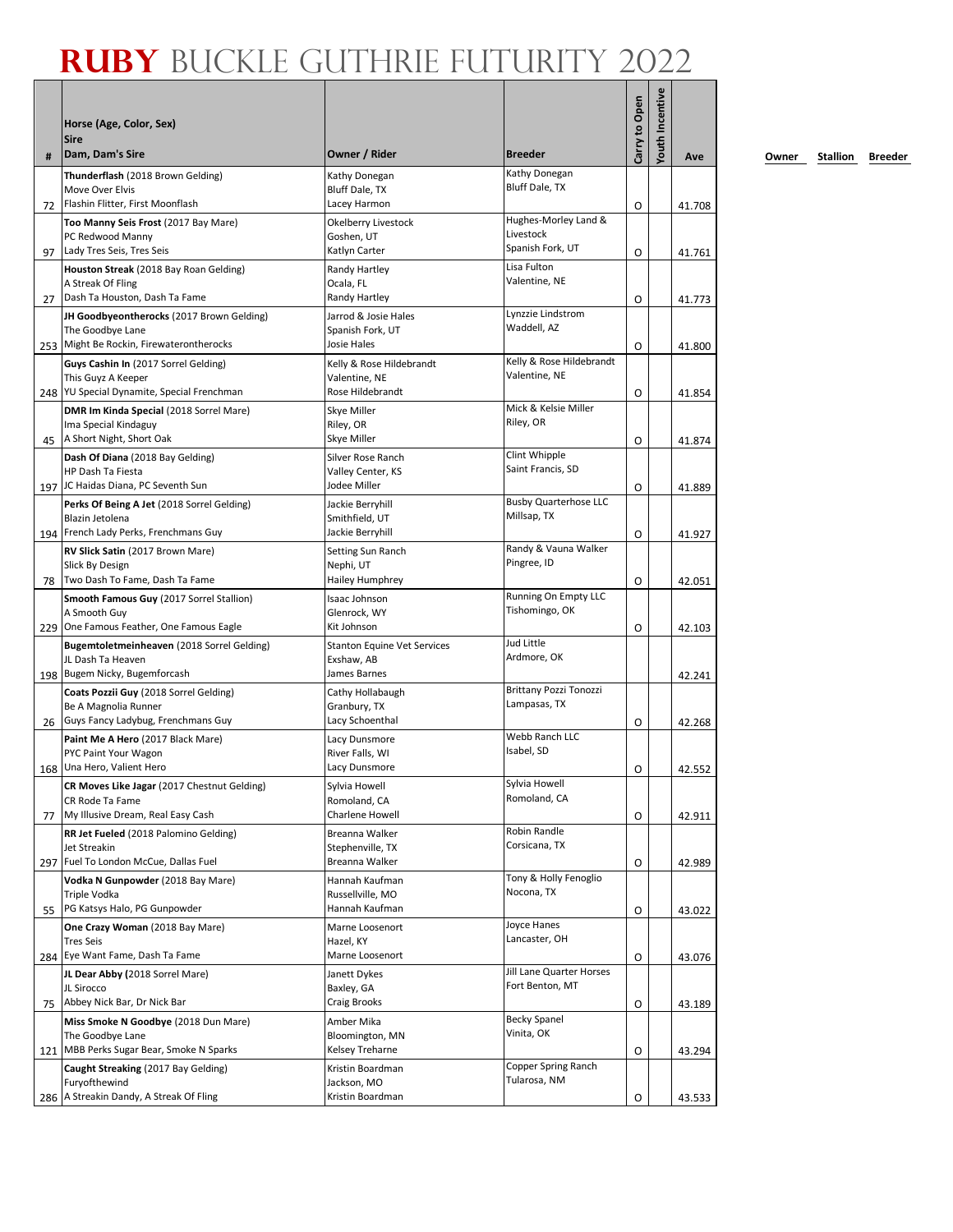|    | Horse (Age, Color, Sex)<br>Sire                             |                                       |                                      | Carry to Open | <b>Youth Incentive</b> |        |
|----|-------------------------------------------------------------|---------------------------------------|--------------------------------------|---------------|------------------------|--------|
| #  | Dam, Dam's Sire                                             | Owner / Rider                         | <b>Breeder</b>                       |               |                        | Ave    |
|    | Metallic Topaz (2017 Palomino Mare)                         | Joseph & Mary-Cecilia Tharp           | Wagonhound Land &<br>Livestock       |               |                        |        |
|    | Jesses Topaz<br>273 Metallic Tenina, Metallic Cat           | Ault, CO<br>Mary-Cecilia Tharp        | Douglas, WY                          |               |                        | 44.155 |
|    | Cant Judge My Socks (2018 Bay Mare)                         | Sammi Damek & Al Sturdiuant           | Beverly Weekly                       |               |                        |        |
|    | <b>BHR Frenchies Socks</b>                                  | Pilot Point, TX                       | Dayton, TX                           |               |                        |        |
| 6  | Judge Dixie, Judge Cash                                     | Lacey Donegan Harmon                  | <b>Victory Farms</b>                 | O             |                        | 45.120 |
|    | VF Something In Red (2017 Sorrel Mare)<br>Designer Red      | Debbie Deal<br>Elk City, OK           | Ada, OK                              |               |                        |        |
|    | 150 Fames Lil Dasher, Dash Ta Fame                          | Kelsey Knight                         |                                      | O             |                        | 45.254 |
|    | MCR Unstoppabullfame (2018 Sorrel Gelding)                  | <b>Ben Shelton</b>                    | Alexia Willis                        |               |                        |        |
|    | <b>Bullseye Bullion</b><br>173 Marys Mi Fame, Dash Ta Fame  | Macclesfield, NC<br>Jordan Harrell    | Maysville, OK                        |               |                        |        |
|    | Smooth Cashanova (2017 Buckskin Gelding)                    | <b>Stacy Dysart</b>                   | <b>Stacy Dysart</b>                  | O             |                        | 45.632 |
|    | A Smooth Guy                                                | Elizabeth, CO                         | Elizabeth, CO                        |               |                        |        |
|    | 269 GG Wildwood, Hollywoodbobs Summer                       | Kayla Jones                           |                                      | O             |                        | 45.672 |
|    | Blazin For Cash (2018 Sorrel Mare)                          | Carol Waters                          | Carol Waters<br>Red Rock, OK         |               |                        |        |
|    | Blazin Jetolena<br>296 Speedin For Cash, Got Caught Speedin | Red Rock, OK<br>Carol Waters          |                                      | O             |                        | 45.713 |
|    | Tres Cups Of Sugar (2018 Bay Gelding)                       | <b>Ashley Harvey</b>                  | <b>Billie Ann Harmon</b>             |               |                        |        |
|    | <b>Tres Fortunes</b>                                        | Decatur, TX                           | Dublin, TX                           |               |                        |        |
| 63 | Zeros Maybelline, Aint Seen Nothin Yet                      | Wyatt Paul                            |                                      | O             |                        | 45.747 |
|    | A Cash Streak (2018 Bay Roan Mare)<br>A Streak Of Fling     | David Harmon<br>Abilene, TX           | David Harmon<br>Abilene, TX          |               |                        |        |
|    | 145 She Returns For Cash, Chicados Cash                     | Joy Wargo                             |                                      | O             |                        | 45.990 |
|    | Liarliar Sox On Fire (2018 Sorrel Mare)                     | Isabella Quarter Horses               | <b>Isabella Quarter Horses</b>       |               |                        |        |
|    | <b>BHR Frenchies Socks</b>                                  | Victoria, TX                          | Victoria, TX                         |               |                        |        |
| 24 | T K Twirl, Tres Seis                                        | Hallie Hanssen                        | Tommy & Scott Oliver                 | O             |                        | 46.019 |
|    | Famous Miss Stinson (2018 Bay Mare)<br><b>Eddie Stinson</b> | <b>Dustin Oliver</b><br>Jefferson, SC | Jefferson, SC                        |               |                        |        |
|    | 113 Jets Two Timin Tee, Mega Tee Moon                       | Leslie Willis                         |                                      | O             |                        | 46.053 |
|    | Sheza Traffic Jam (2018 Bay Mare)                           | Cierra Triplett (Zomer)               | Bobbi Randle                         |               |                        |        |
|    | <b>Traffic Guy</b><br>188 Streakin Moonlight, Streakin Six  | Canton, SD<br>Molly Otto              | Vinton, LA                           | O             |                        | 46.292 |
|    | Blazin Babe Olena (2017 Sorrel Mare)                        | Garrett & Brittany Tonozzi            | Brittany Pozzi Tonozzi               |               |                        |        |
|    | Blazin Jetolena                                             | Lampasas, TX                          | Lampasas, TX                         |               |                        |        |
|    | 130 Streakin Six Babe, Steakin Six                          | <b>Brittany Tonozzi</b>               |                                      | O             |                        | 46.501 |
|    | Azure Patches Fame (2017 Sorrel Gelding)<br>Azure Storm Cat | <b>Shelly Terry</b><br>Nephi, UT      | <b>Shelly Terry</b><br>Nephi, UT     |               |                        |        |
|    | 278   A Patch Ta Fame, Dash Ta Fame                         | Sierra Terry                          |                                      | O             |                        | 46.819 |
|    | Miz Milania (2017 Bay Mare)                                 | M R Performance Horses                | Mickey Tiner                         |               |                        |        |
|    | <b>Tres Seis</b>                                            | Bellville, TX                         | Angelton, TX                         |               |                        |        |
|    | 301 Makela, Make It Any Where                               | Jodee Miller                          | TR Quarter Horses                    | O             |                        | 46.862 |
|    | DMR Miss N Dryfire (2017 Bay Gelding)<br>PG Dry Fire        | Dry Mountain Ranch LLC<br>Riley, OR   | Burns, OR                            |               |                        |        |
| 32 | Chiquita N Cash, Miss N Cash                                | Kelsie Miller                         |                                      | O             |                        | 47.501 |
|    | A Streak Of Gol (2018 Sorrel Mare)                          | Dorminy Plantation                    | Charlotte & Brett Northam<br>Ada, OK |               |                        |        |
|    | A Dash Ta Streak<br>212 Royal Gol, Gol                      | Fitzgerald, GA<br>Chelsea Bartlett    |                                      | O             |                        | 48.954 |
|    | Missin Fling (2017 Sorrel Mare)                             | Brandon Pecha                         | Paige McNeill                        |               |                        |        |
|    | A Streak Of Fling                                           | Enid, OK                              | Hobbs, NM                            |               |                        |        |
|    | 170 Missin Docs Beauty, Missin James                        | Addison Pecha                         |                                      | O             | Υ                      | 49.221 |
|    | Dr Gold Digger (2018 Black Stallion)<br>Ivory James         | Jody Wellman<br>Debary, FL            | <b>Edward D Leslie</b><br>Debary, FL |               |                        |        |
|    | 305 Gold Digging Ashley, Inseperable                        | Jocee Bailey                          |                                      | O             |                        | 52.137 |
|    | B Like Mike (2017 Brown Gelding)                            | Amelia McCumber                       | Erin Chrisman                        |               |                        |        |
|    | Fast Prize Jordan                                           | Atkinson, NE                          | Kaplan, LA                           |               |                        |        |
|    | 268 Fames Magic, Dash Ta Fame                               | Amelia McCumber                       | Joseph and Amy Stoltzfus             | O             |                        | 53.445 |
|    | Smooth Talkin Lewis (2017 Sorrel Gelding)<br>A Smooth Guy   | Amy Stoltzfus<br>Beavertown, PA       | Beavertown, PA                       |               |                        |        |
|    | 223 Dream Saver, Pritzi Dash                                | Amy Stoltzfus                         |                                      | O             |                        | 53.537 |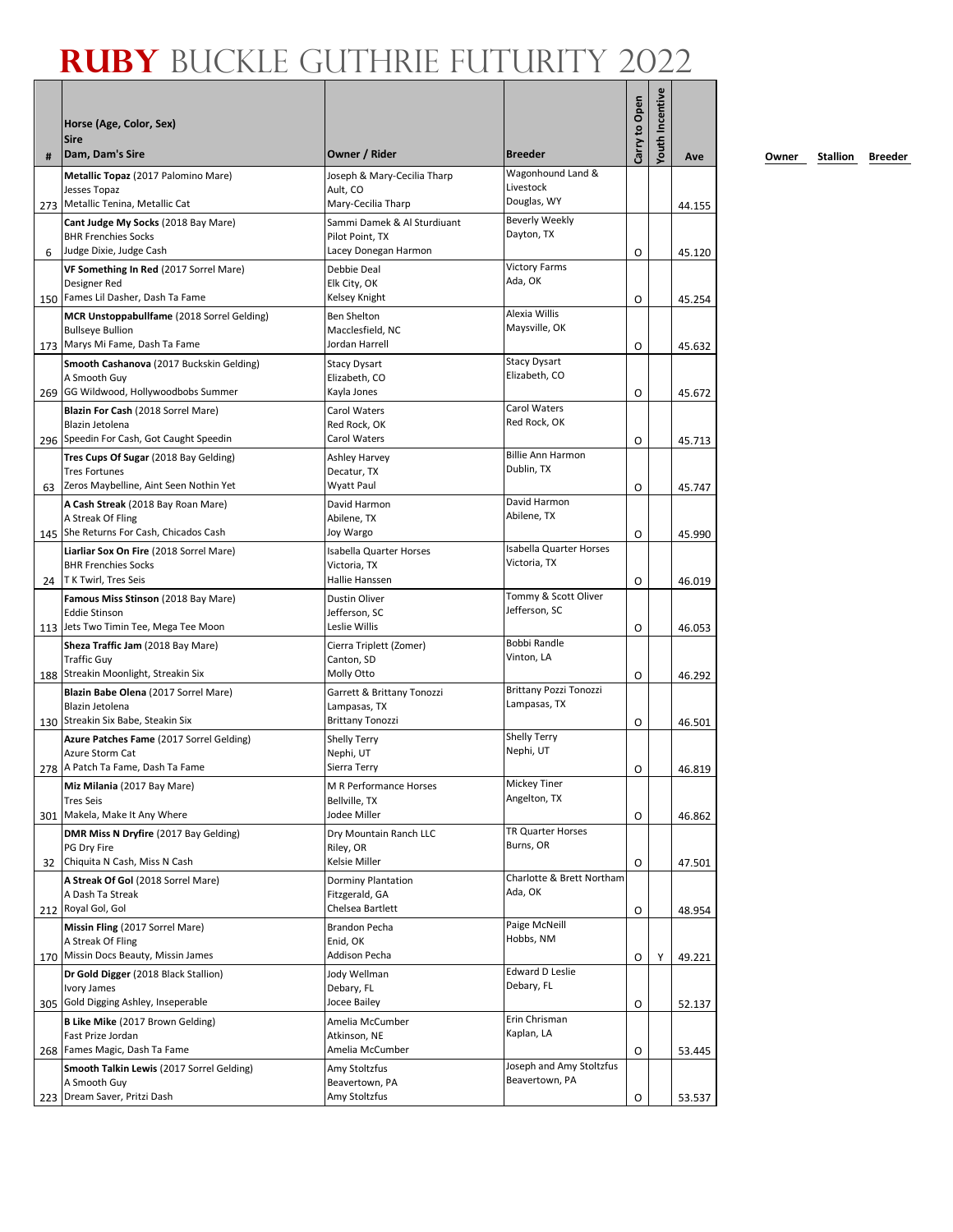| #  | Horse (Age, Color, Sex)<br><b>Sire</b><br>Dam, Dam's Sire         | Owner / Rider                                         | <b>Breeder</b>                             | Carry to Open | <b>/outh Incentive</b> | Ave     |
|----|-------------------------------------------------------------------|-------------------------------------------------------|--------------------------------------------|---------------|------------------------|---------|
|    | Im Kinda Reckless (2018 Sorrel Gelding)                           | Diana Powell-Shell                                    | Tracy & Dusti Swan                         |               |                        |         |
|    | Ima Special Kindaguy                                              | Sapulpa, OK                                           | Hubbard, TX                                |               |                        |         |
|    | 93 By Bys Meter Maid, Dr Meter Reader                             | <b>Heather Williams</b>                               | Kimi Ann Nichols                           | O             |                        | 53.819  |
|    | KN Eddie Lucky Aces (2017 Sorrel Gelding)<br><b>Eddie Stinson</b> | <b>Honour Yates</b><br>Cumberland Furnace, TN         | Brownwood, TX                              |               |                        |         |
|    | 234 Mystery Moma, Heza Fast Man                                   | Shiloh Branch                                         |                                            | O             |                        | 54.840  |
|    | Catsablazin (2018 Sorrel Mare)                                    | Jennifer McGraw                                       | <b>Busby Quarterhose LLC</b>               |               |                        |         |
|    | <b>Blazin Honor</b>                                               | Ocala. FL                                             | Millsap, TX                                |               |                        |         |
|    | 125 Catsastylin, Stylish Rey                                      | Rylee Elliott-Howell                                  | Maddison Egan                              | O             |                        | 56.774  |
|    | TooFlyForAFrenchGuy (2017 Palomino Stallion)<br>First Down French | <b>Madison Egan</b><br>Iowa Park, TX                  | Iowa Park, TX                              |               |                        |         |
| 30 | If Only I Had Wings, Magics In The Wind                           | <b>Madison Egan</b>                                   |                                            | O             |                        | 56.858  |
|    | Divine Guy (2017 Sorrel Gelding)                                  | Hailey Sheldon                                        | <b>Hailey Sheldon</b>                      |               |                        |         |
|    | First Down French                                                 | Elk River, MN                                         | Elk River, MN                              |               |                        |         |
| 67 | Divinely Sent, The Dash                                           | Dacota Monk                                           | Jill Lane Quarter Horses                   | O             |                        | 61.613  |
|    | JL Rocochet (2018 Chestnut Mare)<br>JL Sirocco                    | Lauren Athmann<br>Independence, MN                    | Fort Benton, MT                            |               |                        |         |
|    | 108 French Pistol Anie, A Streak Of Fling                         | Lauren Athmann                                        |                                            | O             |                        | 62.806  |
|    | CR Charlies Angels (2017 Palomino Gelding)                        | Sylvia Howell                                         | Sylvia Howell                              |               |                        |         |
|    | <b>BriscosFrenchBullion</b>                                       | Romoland, CA                                          | Romoland, CA                               |               |                        |         |
| 13 | HeavenSent A Sweetie, A Classic Dash                              | Charlene Howell                                       |                                            | O             |                        | 999.999 |
|    | John Wick 17 (2017 Bay Stallion)<br>A Smooth Guy                  | Nicole Torturo<br>Norman, OK                          | Nicole Torturo<br>Norman, OK               |               |                        |         |
|    | 22 Miss Dudett Oliver, Grabsumrua                                 | Nicole Torturo                                        |                                            | O             |                        | 999.999 |
|    | VF Fames Lil Sixes (2018 Gray Stallion)                           | <b>Timothy Butler</b>                                 | <b>Victory Farms</b>                       |               |                        |         |
|    | Sixes Liaison                                                     | Butler, GA                                            | Ada, OK                                    |               |                        |         |
| 38 | Fames Lil Dasher, Dash Ta Fame                                    | Josh Pack                                             |                                            | O             |                        | 999.999 |
|    | Catch Me Carrizzo (2018 Chestnut Gelding)<br>Carrizzo             | Kristina Gadbois<br>Escondido, CA                     | Kassie Mowry<br>Dublin, TX                 |               |                        |         |
| 40 | Valani Lousie, Jody O Toole                                       | Vauna Walker                                          |                                            | O             |                        | 999.999 |
|    | CP Redwoods Legend (2018 Chestnut Gelding)                        | <b>Taylor Kramer</b>                                  | <b>Dustin Pace</b>                         |               |                        |         |
|    | PC Redwood Manny                                                  | Maysville, OK                                         | Provo, UT                                  |               |                        |         |
| 42 | Bell Isabella, Oh Justa Fly                                       | <b>Taylor Kramer</b>                                  |                                            | O             |                        | 999.999 |
|    | Tres Grace (2018 Bay Mare)<br><b>Tres Seis</b>                    | Tammy Brown<br>Gainesville, TX                        | <b>Husseys Quarter Horses</b><br>Ennis, TX |               |                        |         |
| 46 | First Down Grace, First Down Dash                                 | Joao Leao                                             |                                            | O             |                        | 999.999 |
|    | <b>Blazed By A Bully (2017 Bay Gelding)</b>                       | Ashley Arnold                                         | Pagie Greenwell                            |               |                        |         |
|    | Blazin Jetolena                                                   | Harned, KY                                            | Alva, FL                                   |               |                        |         |
|    | 49 Six Pack Of Bull, Bully Bullion                                | Ashley Arnold                                         |                                            | O             |                        | 999.999 |
|    | VF Delightful (2018 Sorrel Mare)<br>Sixes Liaison                 | Emilie Nadeau<br>Acton Vale, QC                       | <b>Victory Farms</b><br>Ada, OK            |               |                        |         |
| 51 | Dashin To Delight, Dash Ta Fame                                   | Emilie Nadeau                                         |                                            | O             |                        | 999.999 |
|    | Three Spin Doctor (2018 Sorrel Gelding)                           | Lisa Thomas                                           | Ryann Pedone                               |               |                        |         |
|    | No Pressure On Me                                                 | New Smyrna Beach, FL                                  | Sunset, TX                                 |               |                        |         |
| 52 | Streakin Silvercreek, A Streak Of Fling                           | Lisa Thomas                                           |                                            | O             |                        | 999.999 |
|    | SM So Ready Eddy (2018 Bay Gelding)<br><b>Eddie Stinson</b>       | Larry Reynolds<br>Byhalia, MS                         | <b>Shelley Muse</b><br>Sallisaw, OK        |               |                        |         |
| 59 | Nikis Cleat, Dashing Clete                                        | Ryan Reynolds                                         |                                            | O             |                        | 999.999 |
|    | SGL Mango Rita (2017 Sorrel Mare)                                 | Anita Ellis                                           | Gregg & Shanna Gibson                      |               |                        |         |
|    | The Goodbye Lane                                                  | Blackfoot, ID                                         | Ogden, UT                                  |               |                        |         |
| 81 | JC Angels Fly Fast, Sold Short                                    | Anita Ellis                                           |                                            | O             |                        | 999.999 |
|    | Twaynas Cali Cash (2018 Bay Mare)<br>California Cash 37           | Raise The Bar Performance Horses LLC<br>Vicksburg, MI | Raies The Bar<br>Performance Horses LLC    |               |                        |         |
| 82 | HQH Cinch, Twaynas Dash                                           | Rass Pederson                                         | Vicksburg, MI                              | O             |                        | 999.999 |
|    | Gotta Be A Hellion (2018 Sorrel Gelding)                          | Lindsey Netterville                                   | Jud Little                                 |               |                        |         |
|    | JL Dash Ta Heaven                                                 | Woodville, MS                                         | Ardmore, OK                                |               |                        |         |
| 86 | Gotta Be A Red Nick, Dr Nick Bar                                  | Lindsey Netterville                                   |                                            | O             |                        | 999.999 |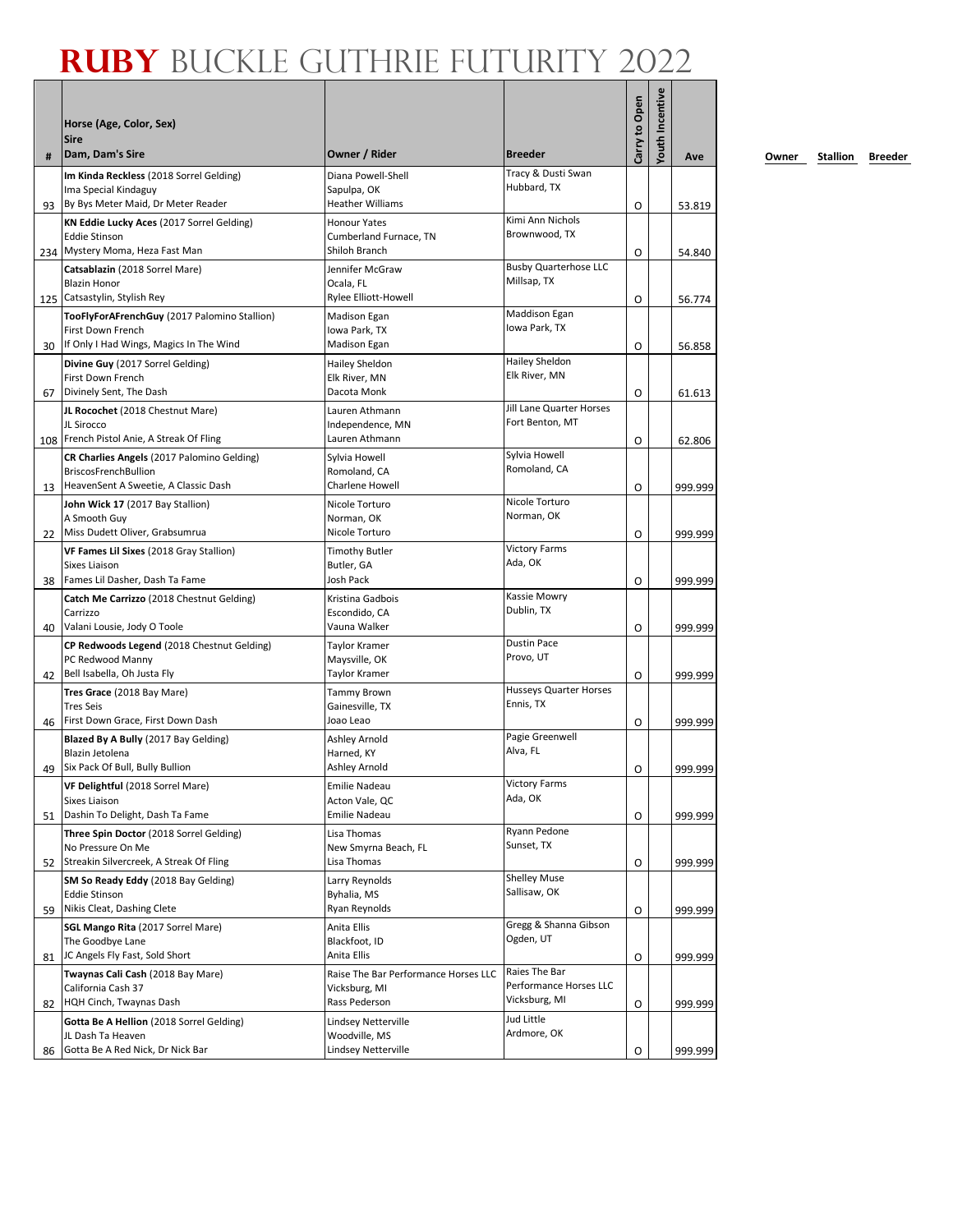|    | Horse (Age, Color, Sex)<br><b>Sire</b>                                                            |                                                                       |                                             | Carry to Open | <b>Youth Incentive</b> |         |
|----|---------------------------------------------------------------------------------------------------|-----------------------------------------------------------------------|---------------------------------------------|---------------|------------------------|---------|
| #  | Dam, Dam's Sire                                                                                   | Owner / Rider                                                         | <b>Breeder</b>                              |               |                        | Ave     |
|    | Cassidys Fast Lane (2018 Brown Gelding)<br>The Goodbye Lane                                       | Kristina Gadbois<br>Escondido, CA                                     | <b>Rickey Dalton</b><br>Junction, UT        |               |                        |         |
| 92 | Cassidys Rodeo, Blacknblue Chance                                                                 | Vauna Walker                                                          | Jud Little                                  | O             |                        | 999.999 |
| 94 | Heavenly Harvey (2018 Black Gelding)<br>JL Dash Ta Heaven<br>Ima Cash Dancer, Cash Not Credit     | <b>Brittany Dallaire</b><br>Morriston, FL<br><b>Brittany Dallaire</b> | Ardmore, OK                                 | O             |                        | 999.999 |
| 96 | KN Big Bad John (2018 Palomino Gelding)<br>Epic Leader<br>Vanishing Frenchgirl, Frenchmans Guy    | <b>Boo Flournoy</b><br>Ocala, FL<br><b>Boo Flournoy</b>               | Kimi Ann Nichols<br>Brownwood, TX           | O             |                        | 999.999 |
|    | SGL Goodbye Cindylou (2017 Gray Mare)<br>The Goodbye Lane<br>103 Version Blue, Winners Version    | Gregg & Shana Gibson<br>Ogden, UT<br>Shana Gibson                     | Gregg & Shana Gibson<br>Ogden, UT           |               |                        |         |
|    | A Sweet Fling (2018 Brown Mare)                                                                   | McKenzie Small                                                        | <b>Dolores Hill</b>                         | O             |                        | 999.999 |
|    | A Streak Of Fling<br>110   Dashin Bye Bye Eyes, Dashin Bye                                        | York, ME<br><b>McKenzie Small</b>                                     | Moore, OK                                   | O             |                        | 999.999 |
|    | Hez Heavenly Nonstop (2018 Bay Gelding)<br>JL Dash Ta Heaven                                      | <b>Heather Roland</b><br>Sealy, TX                                    | Jud Little<br>Ardmore, OK                   |               |                        |         |
|    | 111 Sheza Cashin Nonstop, Cash Not Credit                                                         | <b>Heather Roland</b>                                                 |                                             | O             |                        | 999.999 |
|    | Dakota By Design (2018 Palomino Stallion)<br>Slick By Design<br>115 Flirt N Ta Fame, Dash Ta Fame | <b>Elizabeth Rose</b><br>Malone, TX<br><b>Elizabeth Rose</b>          | <b>Walker Quarter Horses</b><br>Wall, SD    |               |                        |         |
|    | Fa Tima Fling (2018 Bay Roan Gelding)                                                             | Scott Duke & Hilary Roberts                                           | <b>Fulton Ranch</b>                         | O             |                        | 999.999 |
|    | A Streak Of Fling<br>122 Queen Fa Tima, Dash Ta Fame                                              | Vancleave, MS<br><b>Ty Marks</b>                                      | Valentine, NE                               | O             |                        | 999.999 |
|    | Do The Twist (2017 Chestnut Mare)                                                                 | Maesa Kummer                                                          | Dawson Seeley                               |               |                        |         |
|    | The Goodbye Lane<br>128 Texas Twistin, Yellow Roan Of Texas                                       | Briggsdale, CO<br>Maesa Kummer                                        | Spanish Fork, UT                            |               |                        |         |
|    | The Last Dragon (2017 Sorrel Mare)                                                                | Kathy Donegan                                                         | Kathy Donegan                               | O             |                        | 999.999 |
|    | Move Over Elvis<br>133 BA Tee It Up Ta Fame, Dash Ta Fame                                         | Bluff Dale, TX<br>Lacey Harmon                                        | Bluff Dale, TX                              | O             |                        | 999.999 |
|    | Classy French Socks (2018 Sorrel Mare)                                                            | Levi & Cabrina Vickers                                                | April Kalb                                  |               |                        |         |
|    | <b>BHR Frenchies Socks</b><br>143 Kate Classy Streaber, Heza Classy Streaker                      | Flagstaff, AZ<br>Cabrina Vickers                                      | Summerfield, FL                             | O             |                        | 999.999 |
|    | Heza Fast Seis (2018 Sorrel Gelding)<br><b>Tres Seis</b><br>146 JA Fast Lady, Heza Fast Man       | Anita Ellis<br>Blackfoot, ID<br>Anita Ellis                           | Matt Dunn<br>Wynnewood, OK                  |               |                        |         |
|    | Famous Quick Streak (2018 Brown Gelding)                                                          | Jenna Beck                                                            | Bill & Cheryl Kennedy                       | 0             |                        | 999.999 |
|    | A Streak Of Fling<br>149 J Quick Fame, Dash Ta Fame                                               | Boyd, TX<br>Christi Durfey                                            | Bennett, CO                                 | O             |                        | 999.999 |
|    | GB Lane Ta Fame (2018 Sorrel Gelding)<br>The Goodbye Lane                                         | Rubylee F Walker<br>Pingree, ID                                       | Rubylee F Walker<br>Pingree, ID             |               |                        |         |
|    | 152 VJ Ta Fame, Darkelly                                                                          | Vauna Walker                                                          |                                             | O             |                        | 999.999 |
|    | Streakersalwaysfirst (2017 Bay Roan Gelding)<br>A Streak Of Fling                                 | Dena Kirkpatrick<br>Post, TX                                          | Lisa Fulton<br>Valentine, NE                |               |                        |         |
|    | 158 Kates Always First, First Down Dash<br>Designed By Armani (2017 Palomino Gelding)             | Dena Kirkpatrick<br>Nick & Cindy Wamsley                              | Webb Ranch LLC                              | O             |                        | 999.999 |
|    | Slick By Design<br>171 Vanilas Sudden Fame, Dash Ta Fame                                          | Laketown, UT<br>Grace Wamsley                                         | Isabel, SD                                  | O             |                        | 999.999 |
|    | French Bling N Kandy (2018 Sorrel Mare)                                                           | Tom & Barb Westover                                                   | Barb & Tom Westover<br>Egan, SD             |               |                        |         |
|    | The Kandyman<br>172 French StreakofBling, A Streak Of Fling                                       | Egan, SD<br>Hallie Hanssen                                            |                                             | O             |                        | 999.999 |
|    | Dr Nick Flys A Jet (2017 Sorrel Gelding)<br>Blazin Jetolena                                       | Cindy Dawn Smircich<br>Lowell, AR                                     | <b>Busby Quarterhose LLC</b><br>Millsap, TX |               |                        |         |
|    | 181 Dr Nicks Miss Bully, Dr Nick Bar                                                              | Martie Shockley                                                       |                                             | O             |                        | 999.999 |
|    | Bag Of Fury (2017 Sorrel Gelding)                                                                 | Jenna Napier                                                          | Casey Lipp<br>Tomball, TX                   |               |                        |         |
|    | Furyofthewind<br>193 Aaneta, Brimmerton                                                           | Poolville, TX<br>Jenna Napier                                         |                                             | O             |                        | 999.999 |
|    | Speed Racer (2018 Sorrel Gelding)                                                                 | <b>Taylor Lewis</b>                                                   | Nine Fifteen Ranch                          |               |                        |         |
|    | Dashin Dynamo<br>195 Wrangler Me First, First Wrangler                                            | Carlisle, PA<br>Danyelle Campbell                                     | Purcell, OK                                 | O             |                        | 999.999 |
|    |                                                                                                   |                                                                       |                                             |               |                        |         |